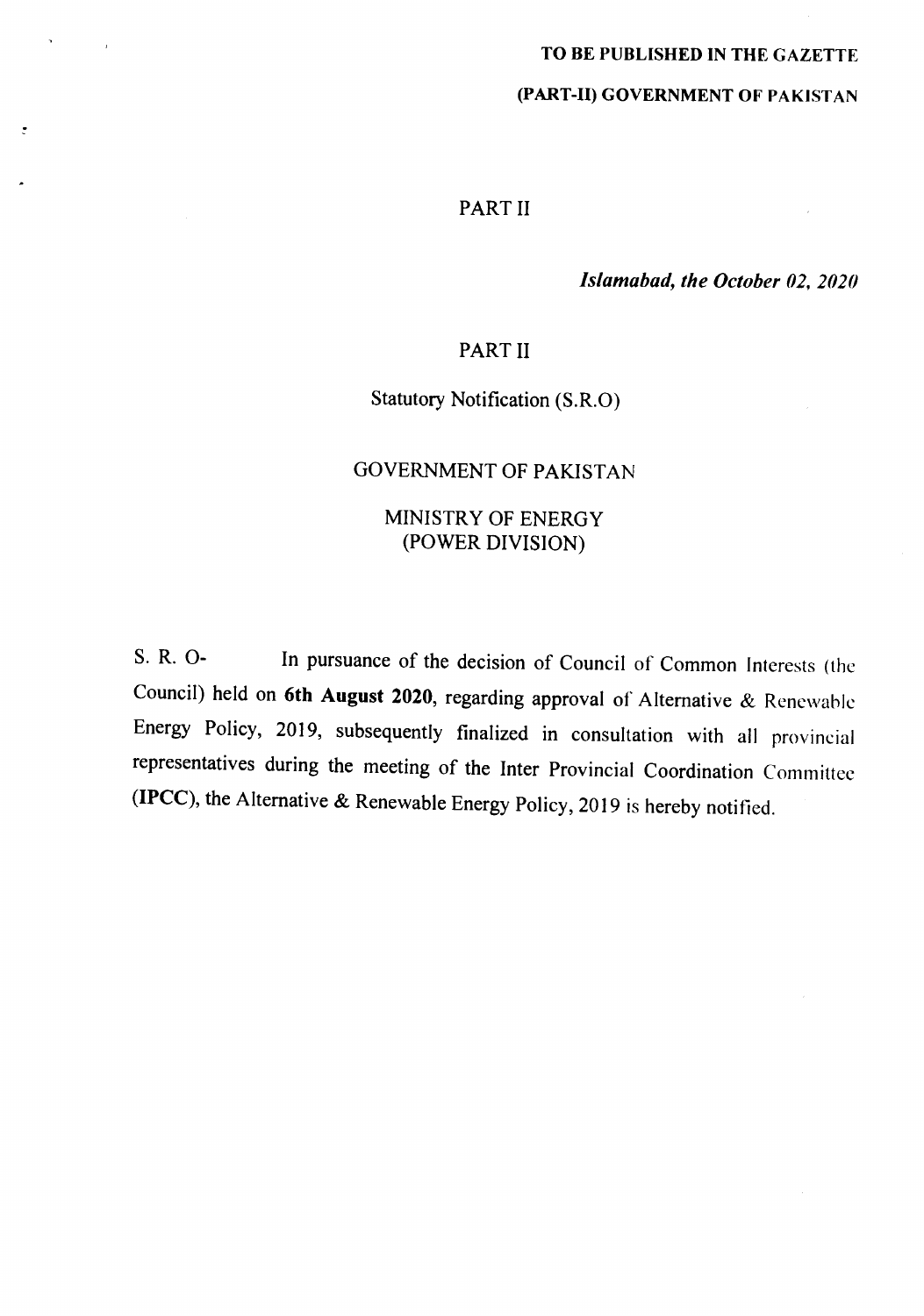# **POWER POLICY**

# **ALTERNATIVE and RENEWABLE ENERGY**

*A policy in the portfolio of policies comprising the National Electricity Policy*

GOVERNMENT OF PAKISTAN 2019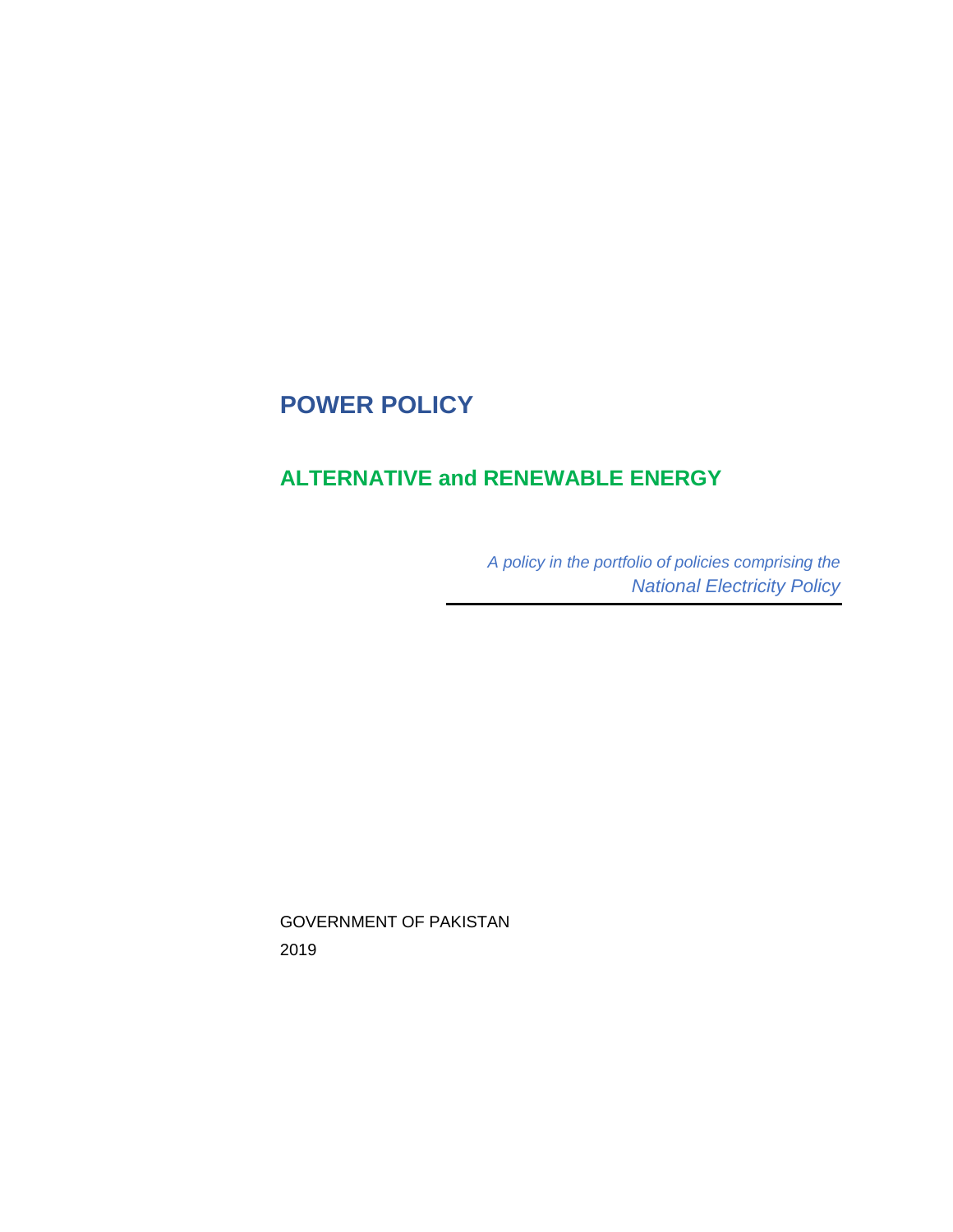# **Table of Contents**

|--|--|

| $\mathbf{1}$ |         |                    |     |
|--------------|---------|--------------------|-----|
|              | 1.1     |                    |     |
|              | 1.2     |                    |     |
|              | 1.3     |                    |     |
|              | 1, 3, 1 |                    |     |
|              | 1.3.2   |                    |     |
|              | 1.4     |                    |     |
|              | 1.4.1   |                    |     |
|              | 1.4.2   |                    |     |
|              | 1.4.3   |                    |     |
|              | 1.4.4   |                    |     |
|              | 1.4.5   |                    |     |
|              | 1.4.6   |                    |     |
|              | 1.4.7   |                    |     |
|              | 1.4.8   |                    |     |
|              | 1.4.9   |                    |     |
| $\mathbf{z}$ |         |                    |     |
|              | 2.1     |                    |     |
|              | 2.2     |                    |     |
|              | 2.2.1   |                    |     |
|              | 2.2.2   |                    |     |
|              | 2.2.3   |                    |     |
|              | 2.3     |                    |     |
|              | 2.4     |                    |     |
|              | 2.5     |                    |     |
|              | 2.6     |                    |     |
|              | 2.7     |                    |     |
|              | 2.8     | STEERING COMMITTEE | .10 |
|              | 2.9     |                    |     |
| 3            |         |                    |     |
|              | 3.1     |                    |     |
|              | 3.2     |                    |     |
|              | 3.3     |                    |     |
|              | 3.4     |                    |     |
|              | 3.5     |                    |     |
|              | 3.6     |                    |     |
|              | 3.7     |                    |     |
|              | 3.8     |                    |     |
|              |         |                    |     |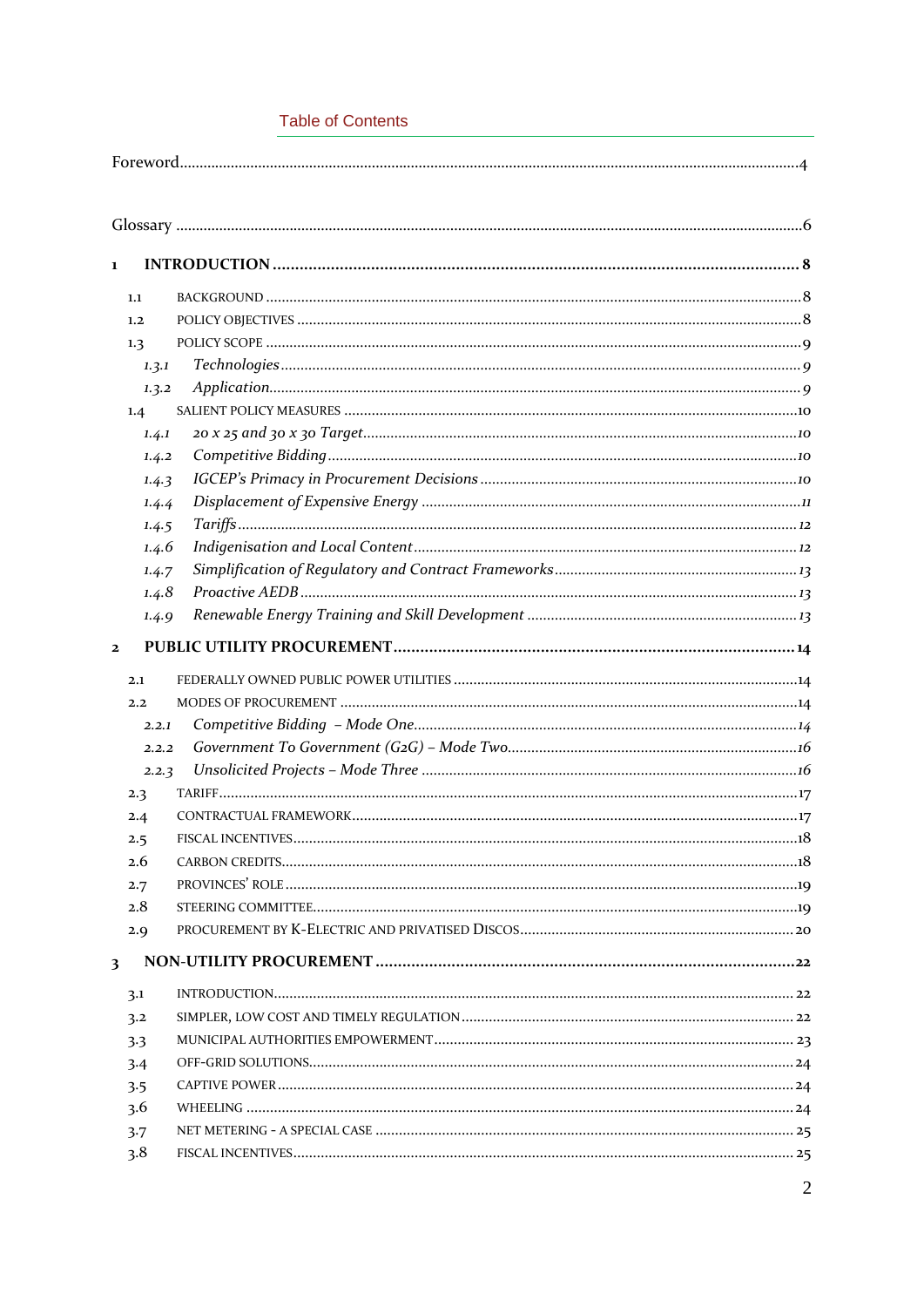|                         | 3.9 |  |  |
|-------------------------|-----|--|--|
| $\overline{\mathbf{4}}$ |     |  |  |
|                         | 4.1 |  |  |
|                         | 4.2 |  |  |
|                         | 4.3 |  |  |
|                         | 4.4 |  |  |
|                         | 4.5 |  |  |
| 5.                      |     |  |  |
|                         | 5.1 |  |  |
|                         | 5.2 |  |  |
|                         | 5.3 |  |  |
|                         | 5.4 |  |  |
|                         | 5.5 |  |  |
|                         |     |  |  |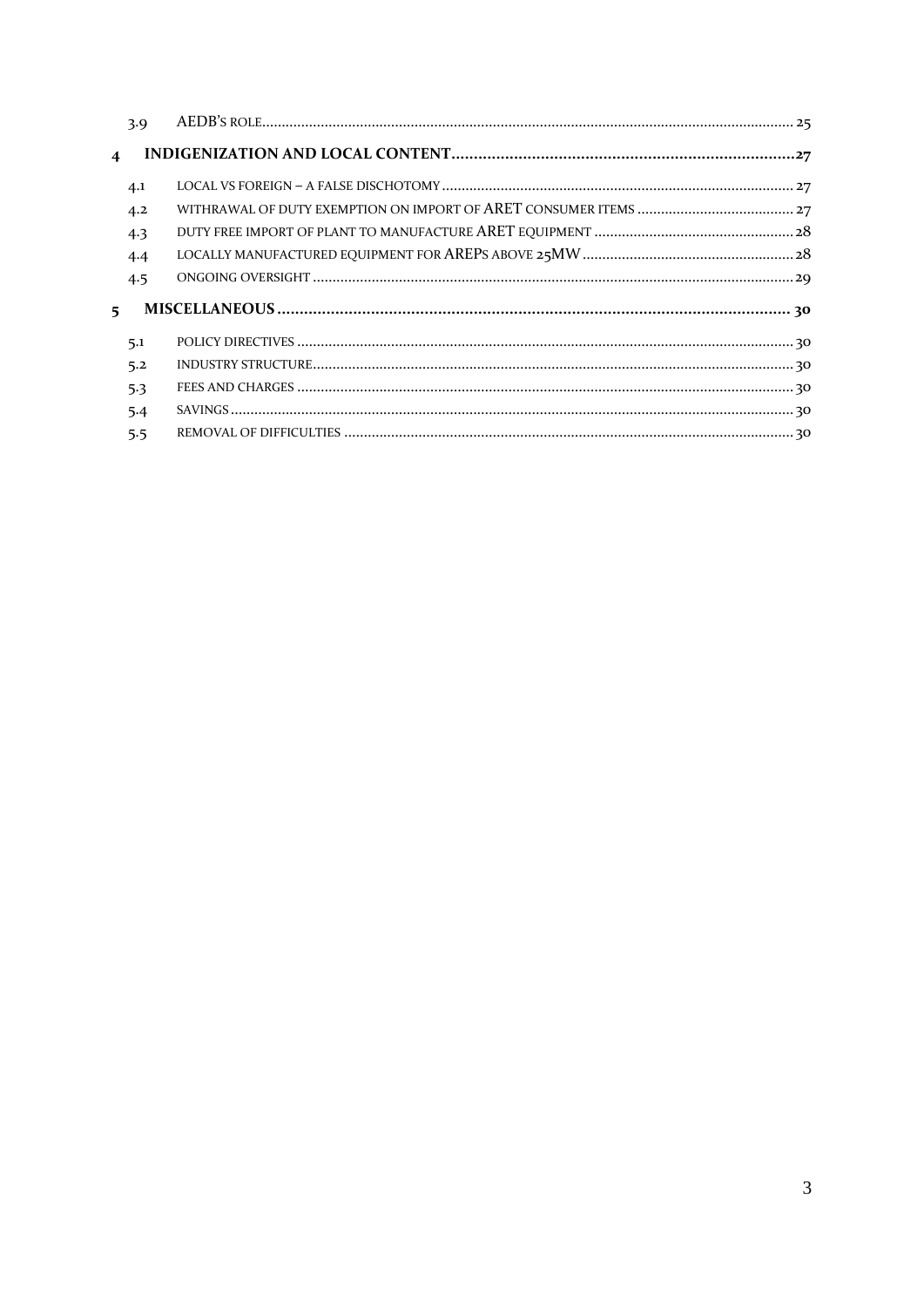# **FOREWORD**

Nature has blessed Pakistan with enormous renewable energy potential which can be utilized for power generation and to meet energy needs of the country. The Government of Pakistan (GOP) initiated development of Alternative and Renewable Energy (ARE) Sector under a phased, evolutionary approach constituting a strategic policy implementation roadmap under Policy for Development of Renewable Energy for Power Generation, 2006 (RE Policy 2006) to increase the deployment of ARE technologies (ARETs) in Pakistan. ARE promises a higher proportion of the national energy supply mix and helps ensure universal and affordable access to electricity in all regions of the country.

The GOP's strategic objectives of energy security, affordability of electricity, availability for all, environmental protection, sustainable development, social equity and mitigation of climate change are further harnessed under the ARE Policy 2019, developed by the Ministry of Energy (Power Division) in consultation with key stakeholders. ARE Policy 2019 aims to create a conducive environment for the sustainable growth of ARE sector in Pakistan.

AREs have seen significant growth in different parts of the world in the last decade in terms of deployment, technological advancements and cost competitiveness. Experience under RE Policy 2006 coupled with international best practices provides the basis for a more comprehensive framework for ARE Policy 2019. It has an expanded scope encompassing all major alternative and renewable energy sources, competitive procurement and also addresses areas like distributed generation systems, off-grid solutions, B2B methodologies, and rural energy services. It carries forward most of the liberal and attractive incentives of RE Policy 2006 to maintain the investors' confidence, and places greater emphasis on aggressive growth of grid-connected ARET applications as well as a programmatic development of distributed ARE power generation market on more competitive terms.

It has been decided that rather than inducting RE projects on a reactive basis, a new policy direction is being set whereby Pakistan intends to have at least 20% of its generation capacity as ARE technologies by 2025 and 30% by 2030 (20X25 and 30X30 target). It is estimated that such targets can be achieved but will require upgradation of the transmission infrastructure; this exercise will be undertaken in parallel and, where necessary, as a pre-requisite. This target, together with over 30% hydel, will result in one of the most environmentally friendly and affordable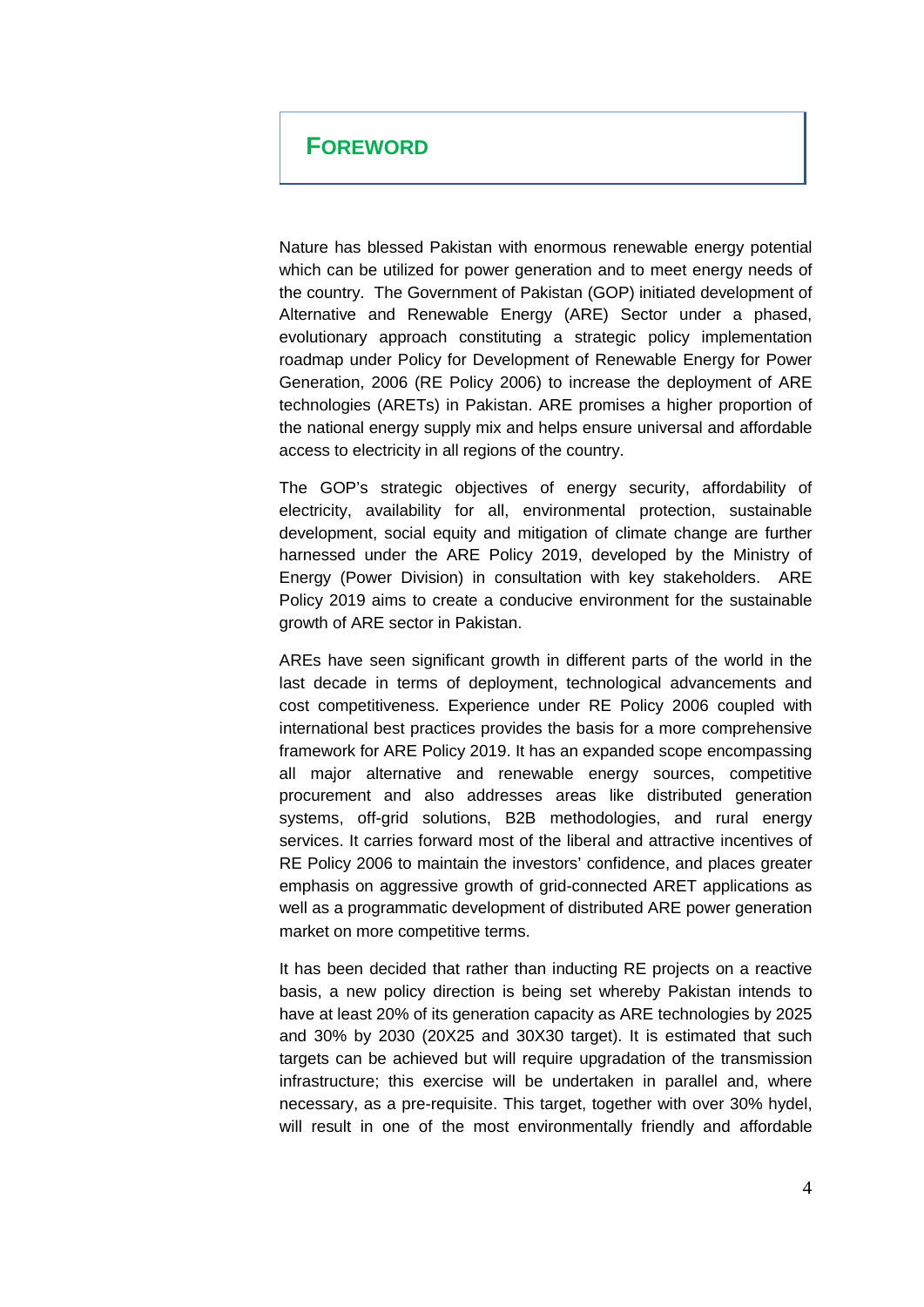electricity mix compared to the heavily dominated mix of imported fossil fuels in the past.

Salient features of the ARE Policy 2019 include variety of investment options for tapping different ARE resources for on-grid and off-grid applications as well as encouraging consumer driven applications and initiatives. Attractive policy instruments supplement GOP's open door initiatives for private investment in ARE sector in Pakistan as it is envisaged to contribute its share in strengthening and improving the power supply position of the country and help fueling rapid and environmentally sustainable economic growth.

The measures introduced in the ARE Policy 2019 are expected to set the requisite processes in place so that ARE is fully mainstreamed and integrated within the country's energy planning as well as the country's economic and social development for the eventual benefit of the people of Pakistan.

GOP is determined to pursue the stated policy objectives and strategies with the participation and collaboration of the private sector. The goal is to continue the envisaged sustained transition towards greater use of indigenous, clean and abundant ARE resources, which must be tapped in a meaningful and timely fashion and utilized towards the social and economic advancement to assist the country's overall development strategy.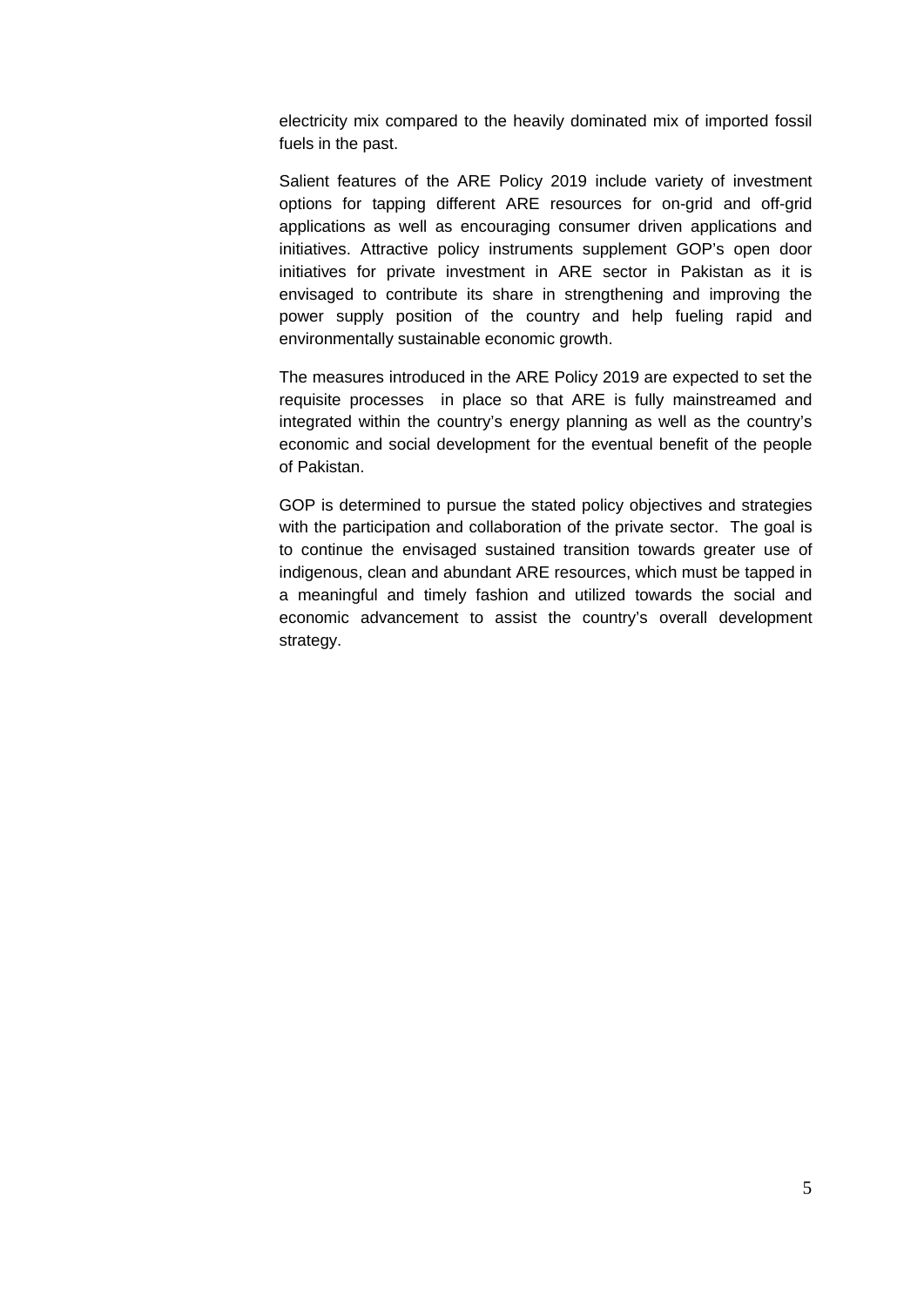# **GLOSSARY**

| AEDB                              | the Alternative Energy Development Board                                                                                                                                                                                                                                              |
|-----------------------------------|---------------------------------------------------------------------------------------------------------------------------------------------------------------------------------------------------------------------------------------------------------------------------------------|
| <b>AEDB Act</b>                   | the Alternative Energy Development Board Act, 2010                                                                                                                                                                                                                                    |
| <b>ARE</b>                        | alternative and renewable energy                                                                                                                                                                                                                                                      |
| ARE Policy 2019<br>or this Policy | this Alternative and Renewable Energy Policy 2019                                                                                                                                                                                                                                     |
| AREP                              | a project for electricity generation using ARETs                                                                                                                                                                                                                                      |
| <b>ARET</b>                       | alternative and renewable energy technology                                                                                                                                                                                                                                           |
| B <sub>2</sub> B                  | business-to-business                                                                                                                                                                                                                                                                  |
| <b>CYREPP</b>                     | current fiscal year RE procurement plan (1 <sup>st</sup> July to 30 <sup>th</sup><br>June)                                                                                                                                                                                            |
| <b>DISCOs</b>                     | the ten (10) Federally owned distribution companies                                                                                                                                                                                                                                   |
| EDB                               | <b>Engineering Development Board</b>                                                                                                                                                                                                                                                  |
| <b>EPA</b>                        | energy purchase agreement                                                                                                                                                                                                                                                             |
| <b>FBR</b>                        | <b>Federal Board of Revenue</b>                                                                                                                                                                                                                                                       |
| <b>FPUs</b>                       | Federally-owned public power utilities                                                                                                                                                                                                                                                |
| <b>GOP</b>                        | the Federal Government of the Islamic Republic of Pakistan                                                                                                                                                                                                                            |
| ΙA                                | implementation agreement                                                                                                                                                                                                                                                              |
| <b>IGCEP</b>                      | the Indicative Generation Capacity Expansion Plan                                                                                                                                                                                                                                     |
| <b>IPPs</b>                       | independent power producers                                                                                                                                                                                                                                                           |
| <b>IRN</b>                        | Interconnection Ready Nodes, being the nodes on the<br>transmission system where the NGC confirms its readiness<br>to deploy the required transmission capacity and<br>interconnection within the timeframes envisaged for<br>commercial operations of AREPs in the upcoming auctions |
| <b>K</b> Electric                 | <b>K-Electric limited</b>                                                                                                                                                                                                                                                             |
| LESs                              | localized energy systems                                                                                                                                                                                                                                                              |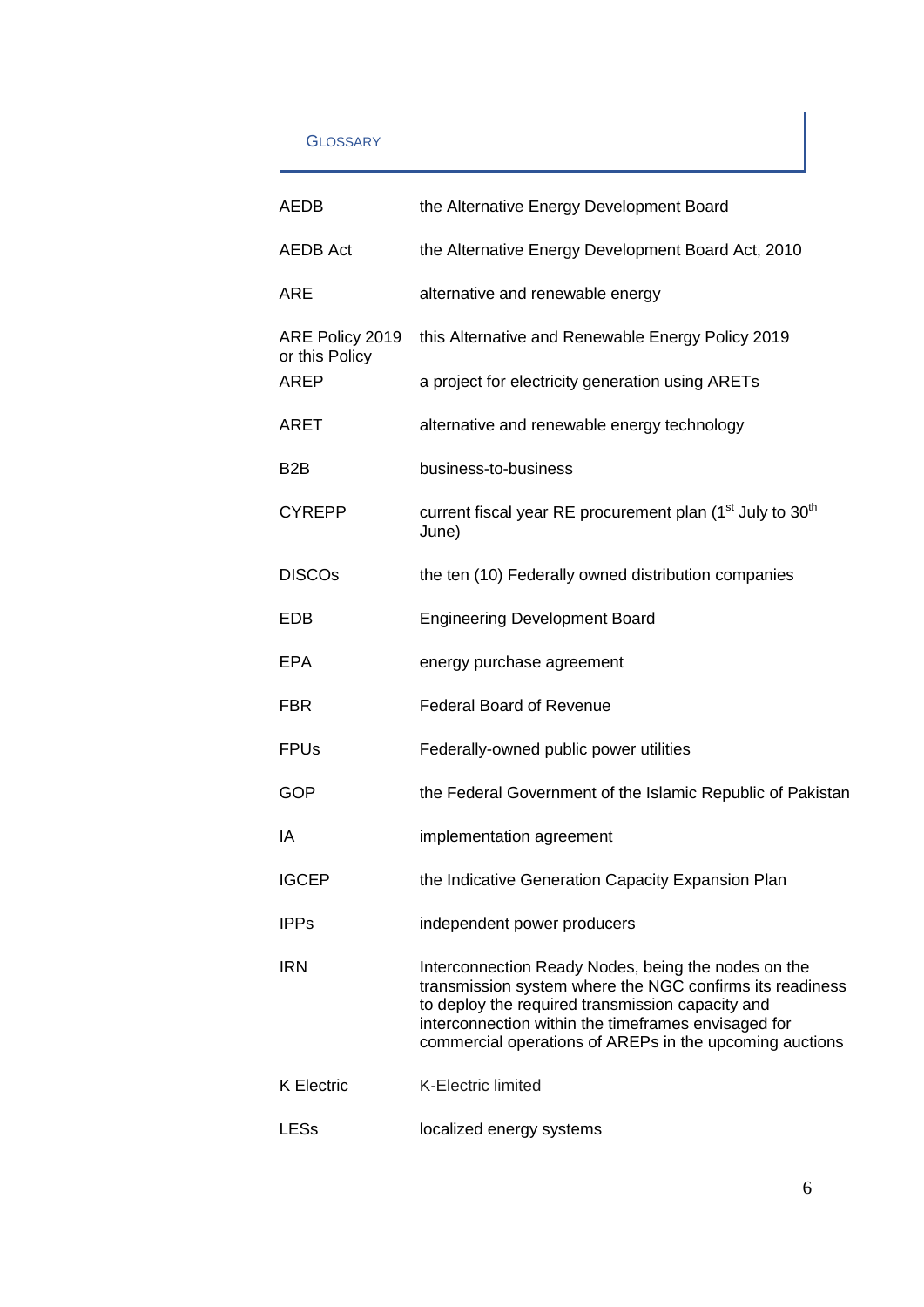| <b>LMM</b>                       | locally manufactured machinery                                                                                                                                    |
|----------------------------------|-------------------------------------------------------------------------------------------------------------------------------------------------------------------|
| Market<br>Operator               | the company licensed as a 'market operator' by NEPRA,<br>currently being the Central Power Purchasing Agency<br>(Guarantee) Limited (CPPA-G)                      |
| Mature<br>technology             | an ARET for which such number of AREPs are under<br>construction or operation in the country as determined by<br>AEDB on recommendation of the Steering Committee |
| ΜG                               | mini / micro grid                                                                                                                                                 |
| NEP                              | <b>National Electricity Policy</b>                                                                                                                                |
| <b>NEPRA</b>                     | National Electric Power Regulatory Authority                                                                                                                      |
| <b>New</b><br>technology         | an ARET other than mature technology. For the avoidance<br>of doubt, new technology does not include a hybrid AREP of<br>mature technologies.                     |
| <b>NGC</b>                       | The national grid company licensed by NEPRA, currently<br>being the National Transmission & Dispatch Company<br>Limited (NTDC)                                    |
| <b>PSP</b>                       | Power system planning, a licensed function carried out by<br><b>NGC</b>                                                                                           |
| RE                               | for the purposes of this Policy, electricity generated using<br><b>ARETs</b>                                                                                      |
| REPA                             | Regulation of Generation, Transmission and Distribution of<br>Electric Power Act, 1997                                                                            |
| <b>REPA</b><br>Amendment<br>2018 | Regulation of Generation, Transmission and Distribution of<br>Electric Power (Amendment) Act, 2018                                                                |
| RE Policy 2006                   | Policy for Development of Renewable Energy for Power<br>Generation, 2006                                                                                          |
| <b>RFP</b>                       | request for proposals (bids)                                                                                                                                      |
| <b>SECP</b>                      | the Securities and Exchange Commission of Pakistan                                                                                                                |
| SO                               | System Operator, a licensed function under REPA                                                                                                                   |
| Steering<br>Committee            | the ARE steering committee constituted under paragraph<br>2.8 of this Policy                                                                                      |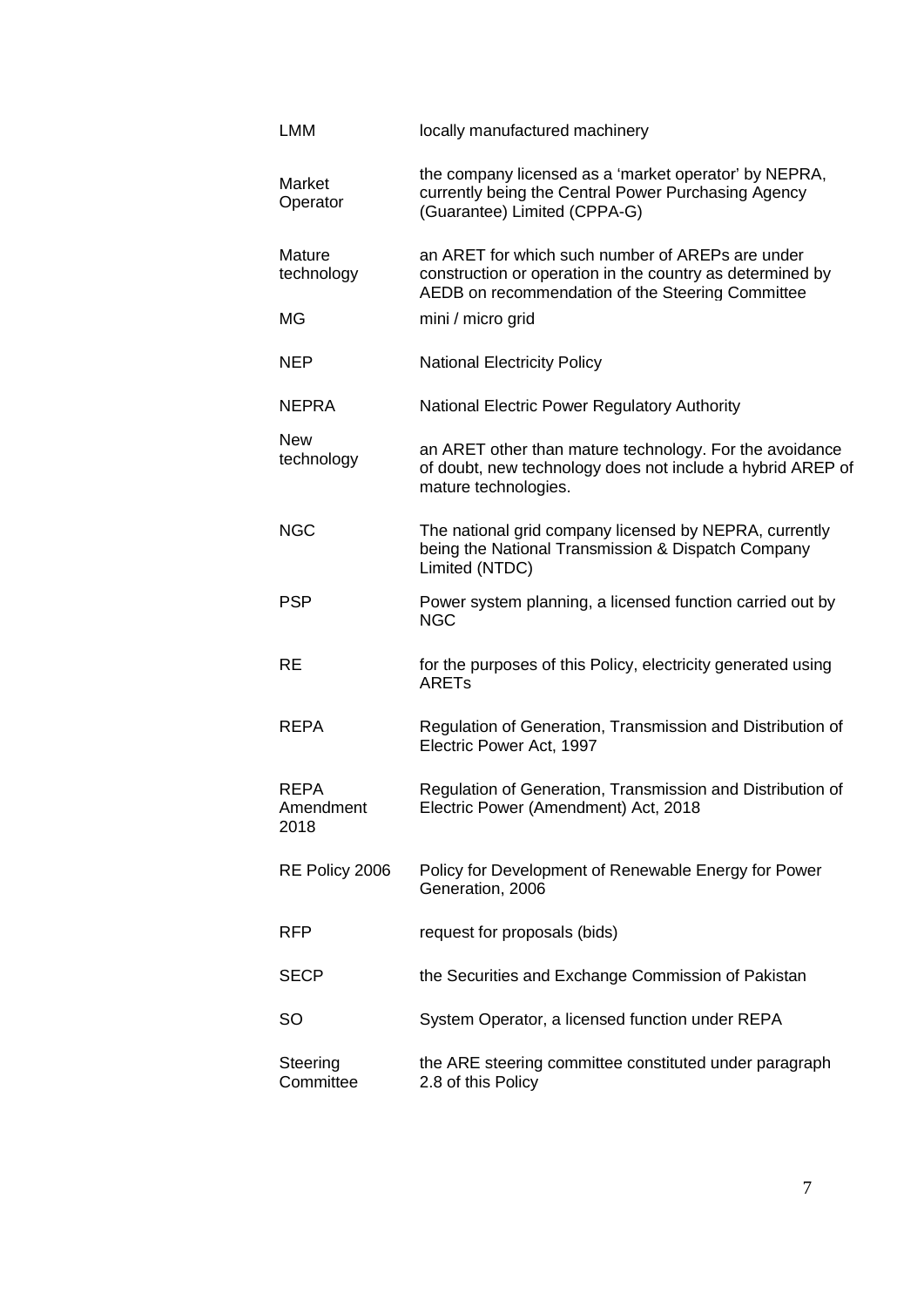# <span id="page-8-0"></span>**1 INTRODUCTION**

#### <span id="page-8-1"></span>1.1 **BACKGROUND**

Power generation in Pakistan is sourced through a mix of thermal, hydel, renewables and nuclear power plants, with thermal power generation comprising the bulk, followed by hydel, renewable and nuclear. The initial Policy for Development of Renewable Energy for Power Generation, 2006 (the "RE Policy 2006") expired in March 2018 after having successfully launched the development of ARE projects in the country. Initially, GOP introduced strong economic incentives in order to attract investment, remove barriers to project implementation and hand-hold pioneering projects. The Policy for Alternative and Renewable Energy, 2019 (the "ARE Policy 2019") provides the roadmap for further realizing the full potential of ARE in Pakistan yet promoting competitive pricing.

This ARE Policy 2019 is one amongst the portfolio of policies together compr[i](#page-32-0)sing the National Electricity Policy (NEP).<sup>i</sup>

The legislative mandate for this Policy arises out of section14A of REPA that stipulates "*special provisions for ensuring the development of a sustainable renewable energy market with a dedicated and gradually increasing share in the electricity power sector*".

This Policy is primarily oriented towards the use of ARETs identified herein for power systems; separate policies may be made for other applications of ARETs.

## <span id="page-8-2"></span>1.2 **POLICY OBJECTIVES**

The long-term integrated energy plan of Pakistan envisages four guiding principles: sustainability, affordability, responsibility (of use) and availability. The ARE Policy 2019, as a component of the overall plan, has the vision of the development of an efficient, sustainable, secure, affordable, competitive and environment friendly power market while promoting indigenization of technology and the development of skilled human resource and local manufacturing capabilities in ARET.

The main objectives of the ARE Policy 2019 are:

- protect the environment by increasing the share of green energy in the overall energy mix
- least cost on-grid power generation
- fast track and transparent procurement of AREPs through auctions
- develop and open up the power market
- develop ARET local manufacturing, skilled human resource and technology transfer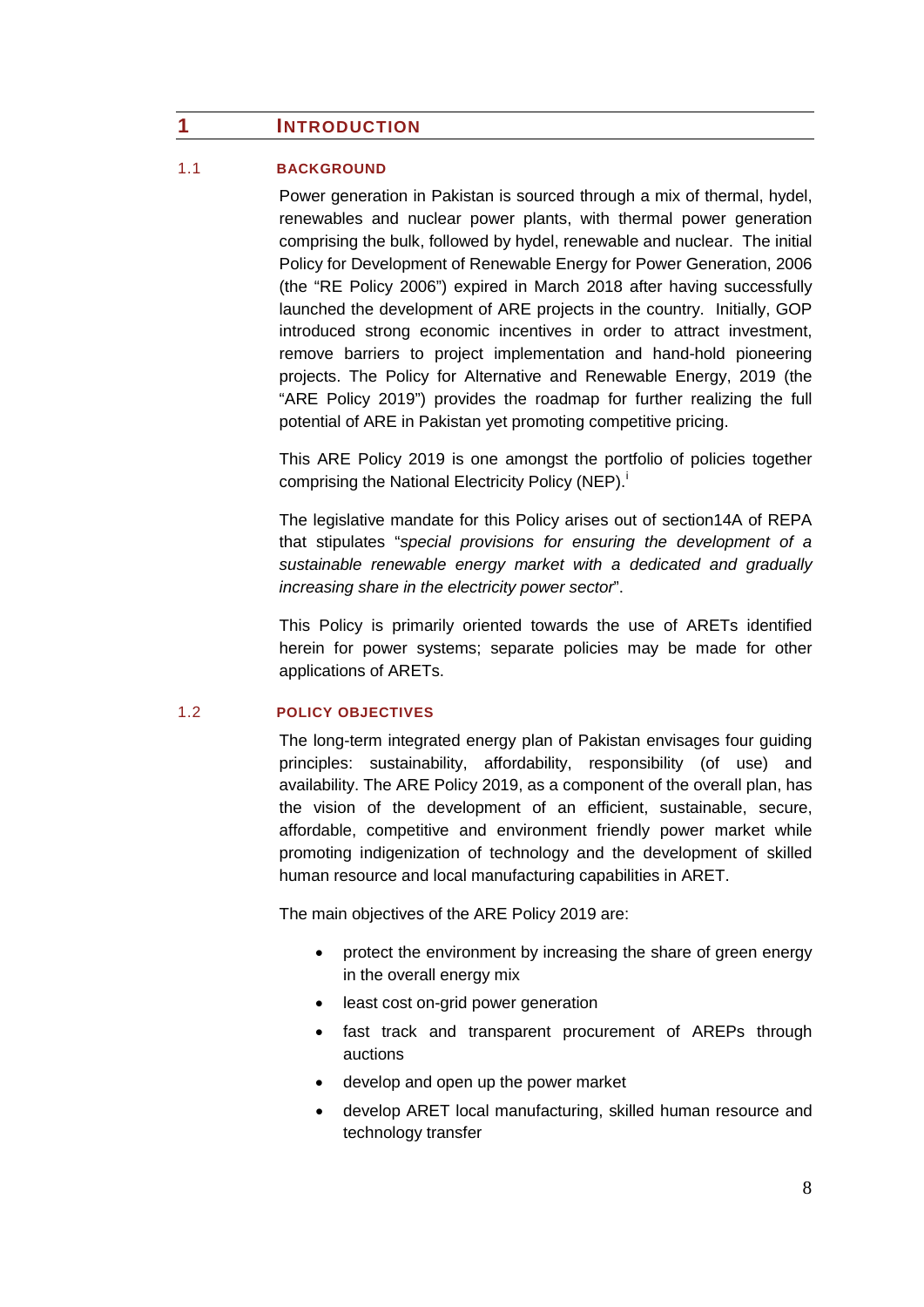- enable private sector investment and participation in on-grid and off-grid AREPs and innovative supply solutions, and
- ease pressure on the public purse for investments in power system expansion.

### <span id="page-9-0"></span>1.3 **POLICY SCOPE**

#### <span id="page-9-1"></span>1.3.1 *Technologies*

The following ARETs are covered under this Policy:

- biogas using any organic material
- biomass (including but not limited to bagasse, agricultural waste, and other waste)<sup>[ii](#page-32-1)</sup>
- energy from waste (including but not limited to municipal waste, industrial waste, sewage, refuse derived fuel)
- geothermal
- hydrogen
- synthetic gas (made from any source except fossil fuels)
- ocean/tidal wave energy
- solar (PV or thermal, or any technology that uses heat and/or light of the sun to make electricity)
- storage technologies (including but not limited to battery systems, cells of all types, compressed gas)
- wind (on-shore and off-shore), and
- hybrids of any of the above technologies.

The Policy also extends to projects entailing retrofitting of existing bagasse, solar and wind projects to convert them into hybrid units.

Any technology not identified above but determined by AEDB from time to time to be an ARET for the purposes of this Policy shall also be included.

Small hydro projects (less than 50 MW) are not covered under this Policy. A separate policy is under consideration for small hydro.

#### <span id="page-9-2"></span>1.3.2 *Application*

This Policy extends to both on-grid and off-grid AREPs, as well as netmetering, subject to the specific conditions applicable to each in the respective sections of this Policy.

While the Policy in on-grid scenario is oriented primarily towards the system owned and operated by NTDC/DISCOs, the incentive regime will also apply to AREPs inducted in K-Electric Limited (KE) and in any other utility privatized in the future, with the caveat that the GOP will not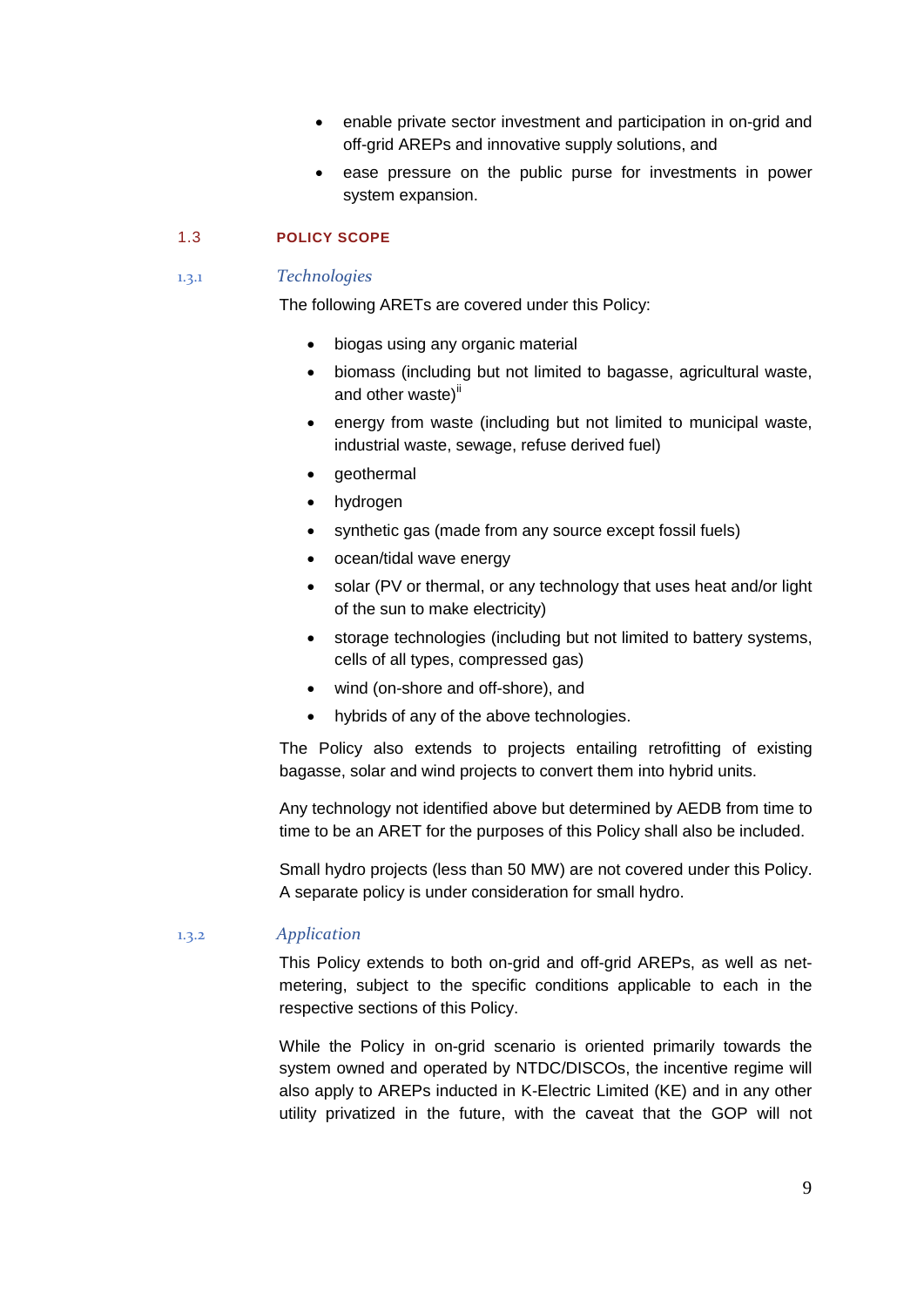assume any contractual obligations under the contracts between the AREPs and KE or the privatized utilities.

This Policy binds all public sector entities in the exercise of their functions falling within the scope of this Policy.

## <span id="page-10-0"></span>1.4 **SALIENT POLICY MEASURES**

<span id="page-10-1"></span>1.4.1 *20 x 25 and 30 x 30 Target*

The on-grid generation capacity will be at least 20% by 2025 and at least 30% by 2030.

For the purposes of this Policy, the GOP has set the target of at least 20% on-grid RE generation by capacity by the year 2025 and at least 30% by 2030 (20X25 and 30X30 target). For the purposes of the aforesaid target, the expression "on-grid" includes mini/micro grids (MGs). In order to achieve these targets, a larger percentage of new capacity additions and retiring plant replacements will be AREPs, keeping in view the constraints of base load, reactive power support, spinning reserve requirements and transmission system constraints, while keeping also in view the technological solutions to address these constraints such as RE forecasting capabilities, hybrid AREP solutions and distributed generation.

# <span id="page-10-2"></span>1.4.2 *Competitive Bidding*

Procurement of AREPs will be done through auctions, preferably on annual basis.

Procurement of new RE capacity, displacement energy capacity, and replacement capacity (for retiring plants) will be done through auctions. The Market Operator (and to the extent the purchaser is a DISCO contracting directly, such DISCO) and the NGC's consents for the capacity addition will therefore be available before the auction.

Steady annual procurement of manageable volumes of capacity is preferred over procurement of large volumes after years of inaction.

#### <span id="page-10-3"></span>1.4.3 *IGCEP's Primacy in Procurement Decisions*

IGCEP outputs will form the basis of all on-grid capacity procurements (except net-metering).

Power system planning (PSP) and procurement of capacity for system generation expansion are distinct but synergetic functions. PSP is a function of the NGC under law and will be carried out by NGC using stateof-the art system planning tools, updating IGCEP on annual basis.<sup>[iii](#page-32-2)</sup> The procurement decisions to respond to IGCEP will be made in accordance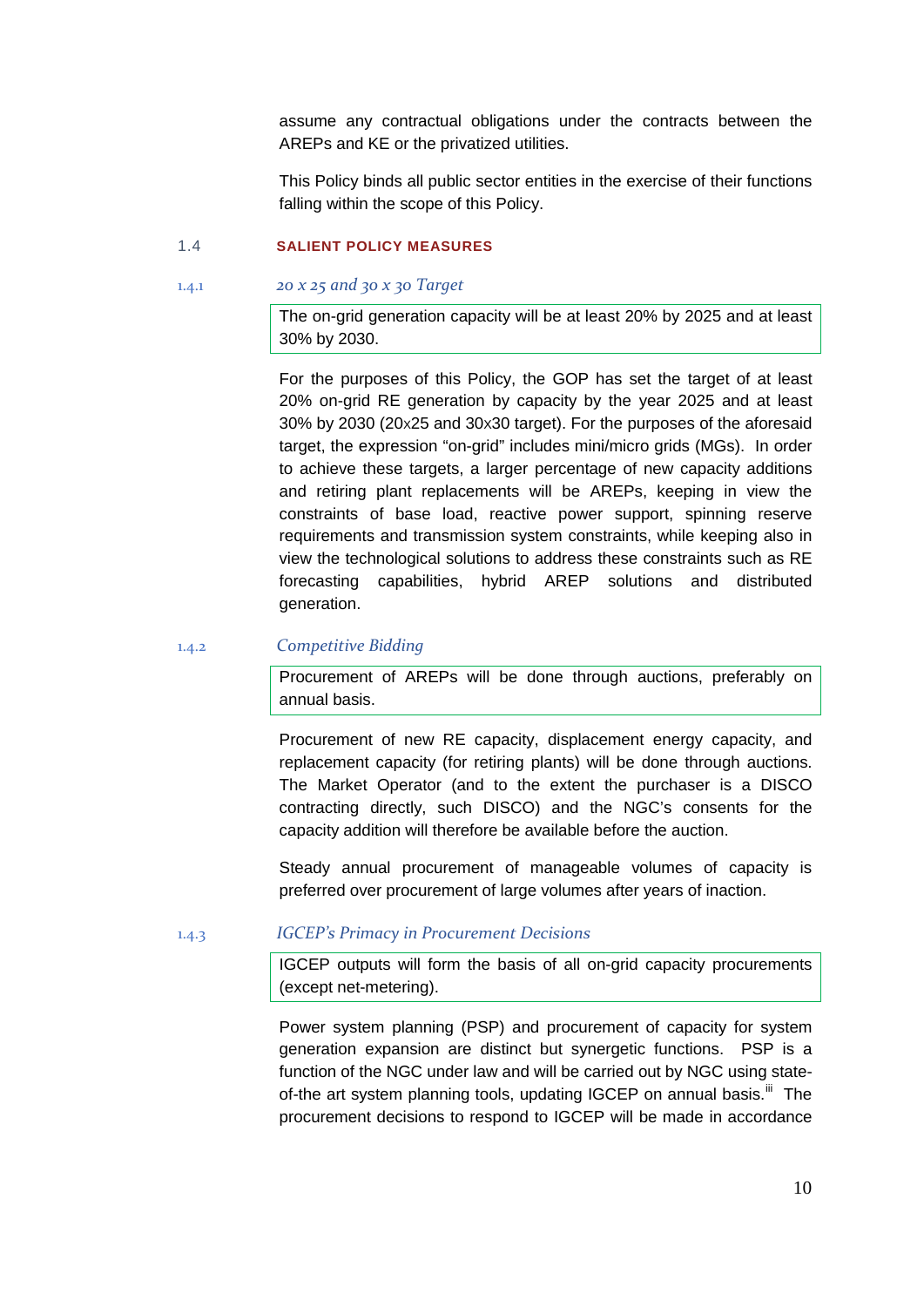with this Policy with the objective to give visibility for expected auctions for the next two years.

The IGCEP is a regulatory obligation of NGC arising under the Grid Code, as a subset of the PSP function of NGC. The current IGCEP was prepared in February 2019 for the period 2018 to 2040.

State-of-the art software tools for IGCEP will be used that recognize ARETs <sup>[iv](#page-32-3)</sup>. A revised IGCEP will be in place by year-end 2019 keeping in view the on-grid ARE targets in this Policy.

#### <span id="page-11-0"></span>1.4.4 *Displacement of Expensive Energy*

AREPs' induction in the system will also be driven by the objective of displacement of more expensive electricity of thermal plants where such displacement enables lowering the average system generation cost, as determined by the IGCEP outputs.

In addition to generation capacity expansion, AREPs shall also be solicited for displacement of expensive electricity generated using fossil fuels (thermal plants). This is a major directional change from the past, stemming from the twin advantages of AREPs, namely, a significant drop in the AREP deployment prices over the past few years and that the AREP tariffs do not include capacity payments. Henceforth, displacement of fossil fuels enabling lowering of average system generation cost becomes one of the drivers for AREP procurements along with new capacity additions and replacements of retiring plant.

The AREPs shall be added (i) where there is a demonstrable lowering of the average basket cost of generation for the system, (ii) where they rank higher in merit order dispatch over the to-be-displaced thermal plants, and (iii) keeping in view any contractual commitments for thermal plants signed by the GOP or the Market Operator (or any DISCO) and guaranteed by the GOP.

A demonstrable lowering of the average basket cost of generation for the system will be shown to exist where the levelised tariff for the mandatory purchase period (see paragraph 2.4) of the AREP is lower than the energy purchase price of the thermal plant at the forecast fuel prices for the calendar quarter of the target commercial operations date of the AREP.

Each annual iteration of the IGCEP will include a section on the displacement options to be fed into the annual auctions for capacity additions. The prices in the modelling for displacement options will be the ones fetched in the last auction for the respective ARETs preceding the modelling; pending the first auction, the last tariff for the relevant ARET awarded by NEPRA will be used. The displacement option will be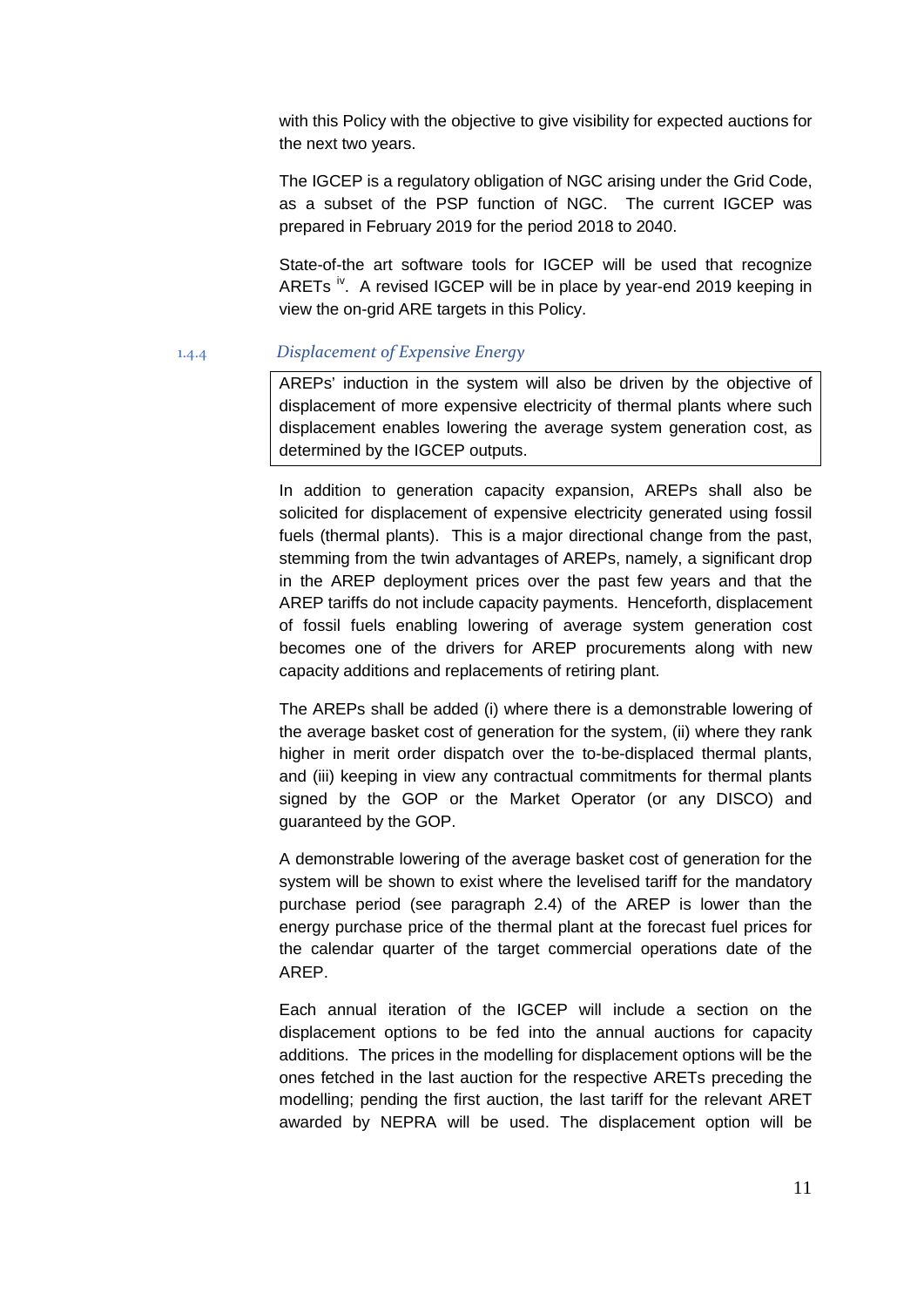modelled for the timeframes when the displacement AREP capacity is targeted to achieve commercial operations.

#### <span id="page-12-0"></span>1.4.5 *Tariffs*

Tariffs will be denominated in Rupees. Upfront or cost-plus tariffs for mature technologies will be discontinued.

Tariffs will be denominated in Pakistan Rupees. Consistent with the current practice, the tariff for AREPs will comprise energy purchase price only (no capacity payments), coupled with a 'mandatory-purchase obligation' for the duration determined in accordance with paragraph 2.4.

For mature technologies, public utility procurement of AREPs will be through competitive bidding only and not on upfront or cost-plus tariffs.

In order to promote new technologies, NEPRA may allow upfront or cost plus tariffs for new technologies if it deems appropriate.

## <span id="page-12-1"></span>1.4.6 *Indigenisation and Local Content*

AEDB will move the FBR and the EDB to withdraw the import duty exemptions on ARET based consumer items which the local industry is capable of manufacturing or undertakes to manufacture, and such exemptions will be withdrawn on the conditions specified in this Policy being met. AEDB will engage with the Chambers of Commerce and Industry to pursue this end on an ongoing basis.

Plant and machinery imported by an existing or new industrial concern shall be free of import duties where the plant and machinery is imported for manufacture of AREPs or components thereof or ARET consumer items or components thereof.

The exemption from the 'locally manufactured' condition for duty free import for AREPs above 25MW will be abolished for items that the local industry is capable of supplying to the required specifications and, where applicable, with the requisite certification.

AEDB will maintain proactive ongoing oversight over taxation anomalies that discriminate against the local industry, and will make interventions with the Federal Government to remove the anomalies.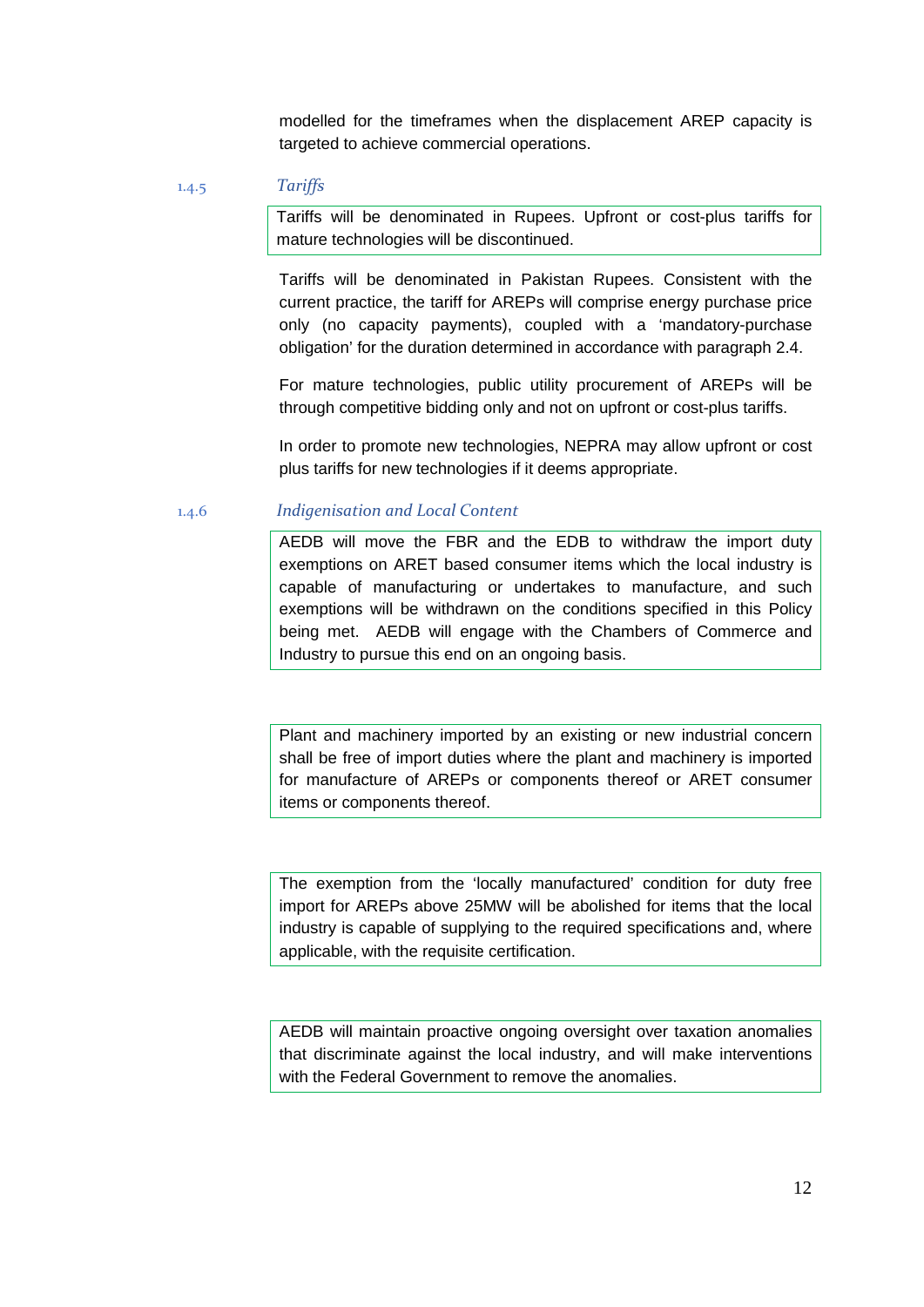<span id="page-13-0"></span>1.4.7 *Simplification of Regulatory and Contract Frameworks*

The legacy contract structures will be reviewed to remove overlap with subjects covered by regulation in order to avoid overlap with regulation.

The licensing framework for non-utility procurement will be simplified and rationalized to minimize regulatory fee, compliance costs and timeframes.

<span id="page-13-1"></span>1.4.8 *Proactive AEDB*

AEDB's role will be transformed from a passive responder to unsolicited projects to an active promoter for ARET and AREP penetration, buttressed by interventions for progressive indigenization.

# <span id="page-13-2"></span>1.4.9 *Renewable Energy Training and Skill Development*

AEDB will set up an Institute of Renewable Energy Technologies under the aegis of academic or institutional frameworks, with the flexibility to set up sub-campuses of the institute across the country.

The aims of the institute will extend to imparting academic qualifications and practical/marketable skills, undertaking research, testing and certifications. These activities and the research output will also be used for commercial applications in order to make this institute a financially self-sustaining body. The institute can be co-sponsored by the industry for needs-based trainings and job-creation.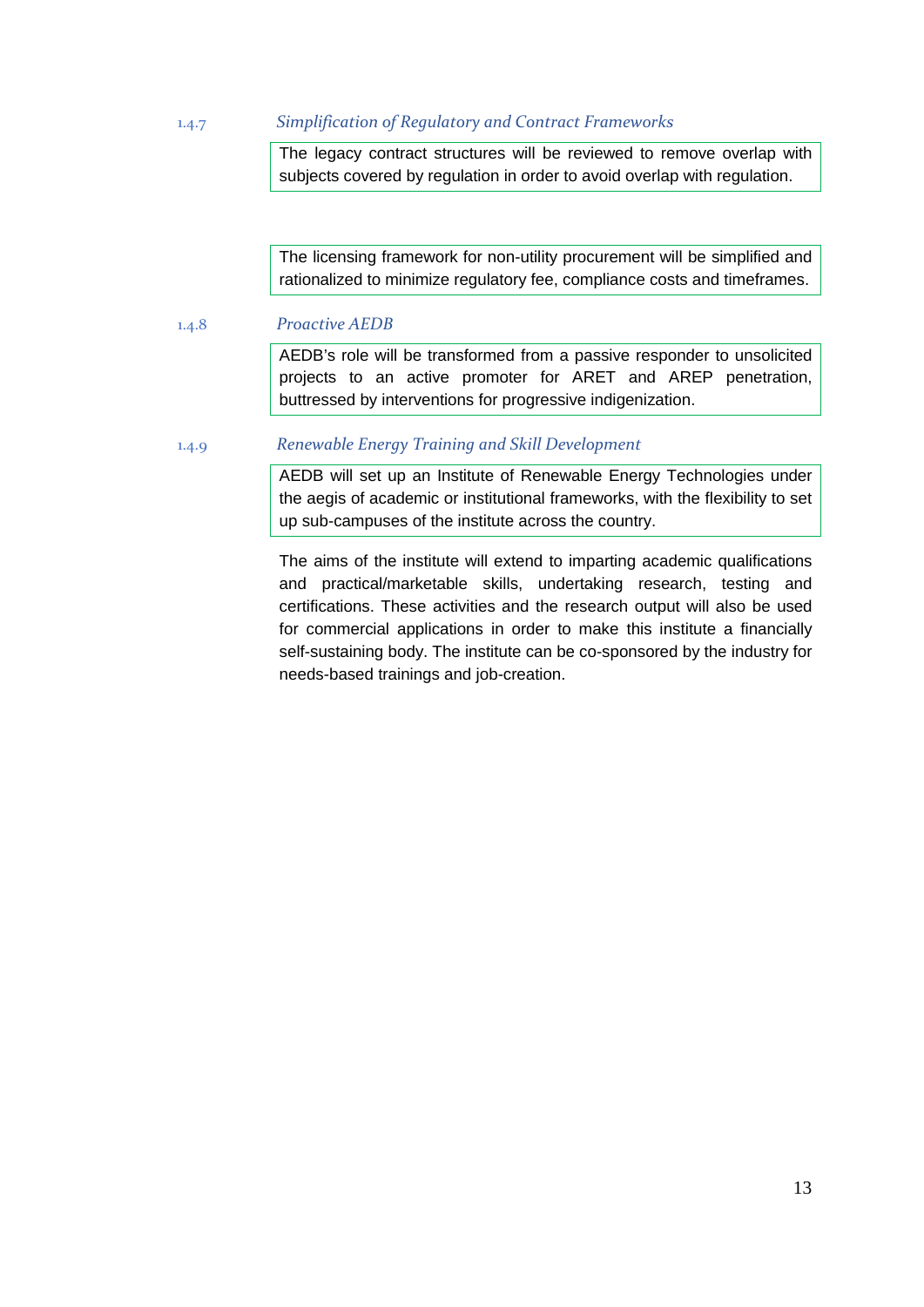# <span id="page-14-0"></span>**2 PUBLIC UTILITY PROCUREMENT**

# <span id="page-14-1"></span>2.1 **FEDERALLY OWNED PUBLIC POWER UTILITIES**

The national power system is owned and operated by the NGC and 10 distribution companies that are owned by the Federal Government and are referred to in this Policy as Federally-owned Public Power Utilities (FPUs). K-Electric, though connected to the national grid, is not included in FPUs.

Procurement of AREPs by FPUs will be done primarily through competitive bidding, using IGCEP outputs for

- new capacity additions (including retrofitting of existing AREPs)
- dispacement of expensive fossil-fuel based generation, and
- replacement of retiring capacity,

keeping in view the policy objectives and targets set under ARE Policy 2019.

Listed below are the three modes for procurement of RE by FPUs.

# <span id="page-14-2"></span>2.2 **MODES OF PROCUREMENT**

## <span id="page-14-3"></span>2.2.1 *Competitive Bidding – Mode One*

The first mode, and the one expected to be the most commonly used, is open and transparent competitive bidding, that will entail the following broad steps:

- a) AEDB will announce the auction volumes annually based on IGCEP outputs, with the purchase and interconnection commitments from FPUs in place before bidding
- b) the interconnection commitments by FPUs for the purposes of auction will be in view of regulatory prescription from time to time for FPUs to provide interconnection for AREPs within prescribed distances (the RFP may solicit subsidiary bids for constructing interconnection facilities by the AREP in appropriate cases)
- c) the auctions shall correspond to locations or "interconnection ready nodes" (IRNs) confirmed in advance by NGC keeping in view the targets under this Policy and the target commercial operations dates of the AREPs
- d) the locations will be geographically spread based on multiple considerations, including resources mapping, load centers, interconnection availability at affordable cost, technical reasons and distribution to support balanced development footprint across the country; a minimum share for each province would be ensured through setting up a benchmark by the Steering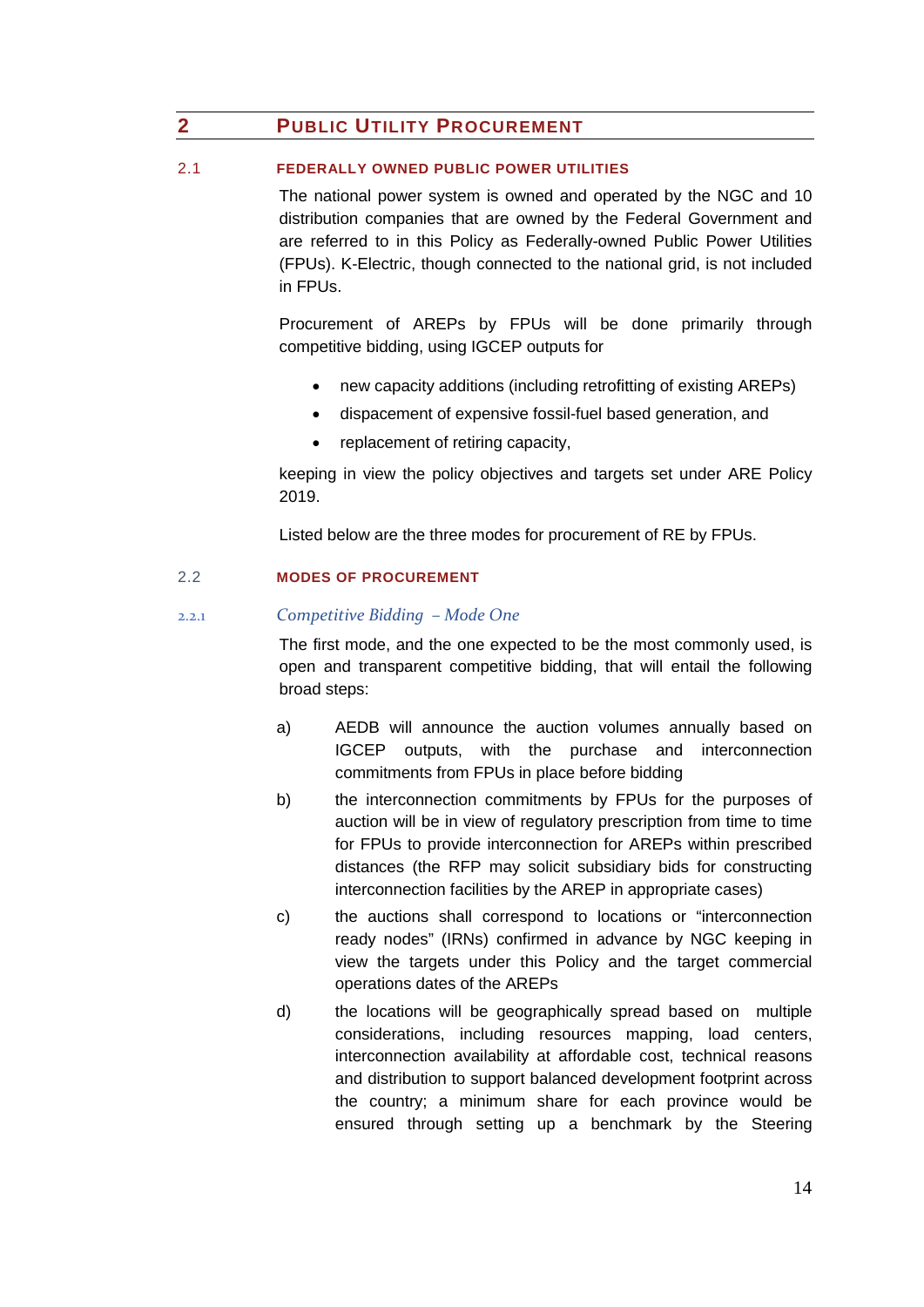Committee before the deliberations are started by the Steering **Committee** 

- e) intermittency of variable AREPs will be kept in view, requiring conformance to the grid code for grid stability
- f) tenders may be for single or multiple technologies
- g) bid guarantees and performance guarantees will be furnished by the bidders according to the bid documents
- h) feasibility studies are not required (though some sites may have feasibility studies carried out by public sector entities)
- i) the bid evaluation method will be stated in the bid documents, with the lowest evaluated tariff being the primary method
- j) annual auctions will be conducted based on the IGCEP outputs
- k) auction schedules will be available online at AEDB's website, with the objective to give visibility for expected auctions for the next two years
- l) all equipment deployed in the AREP shall be new, unused and compliant with international standards
- m) the variability**/**availability risk of underlying renewable energy resources shall be borne exclusively by the AREP, and
- n) other details relating to auctions including but not limited to the qualification criteria, tariff preference if any for use of locally manufactured items and share of local sourcing will be part of the bid documents.

The RFP and the associated contract package will be prepared by the Steering Committee and approved by the Board of AEDB. Requisite approvals of NEPRA and other competent forums will be obtained. The Provincial Energy Departments will then conduct the bidding using the RFP and the contract package approved as afore-said. One represenative of AEDB will be associated with the bidding process conducted by the Provincial Energy Departments. The outcome of the bidding will be processed by the Provincial Energy Departments with NEPRA for approval and award of tariff to the successful bidders.

Thereafter, the GOP acting through AEDB will award the concessions to the successful bidders, who will then be required to sign the contract package and furnish performance guarantees within the timeframes stated in the bid documents.

If the NGC due to technical or financial limitation is not in a position to commit to requisite timelines for evacuation of power from approved projects, then the Provincial grid company and / or project sponsors shall be allowed the option of undertaking such interconnection / evacuation subject to conformity to the Grid Code. NEPRA will determine tariff for such interconnection investment on cost plus basis, if such interconnection component is not part of the project auction, with the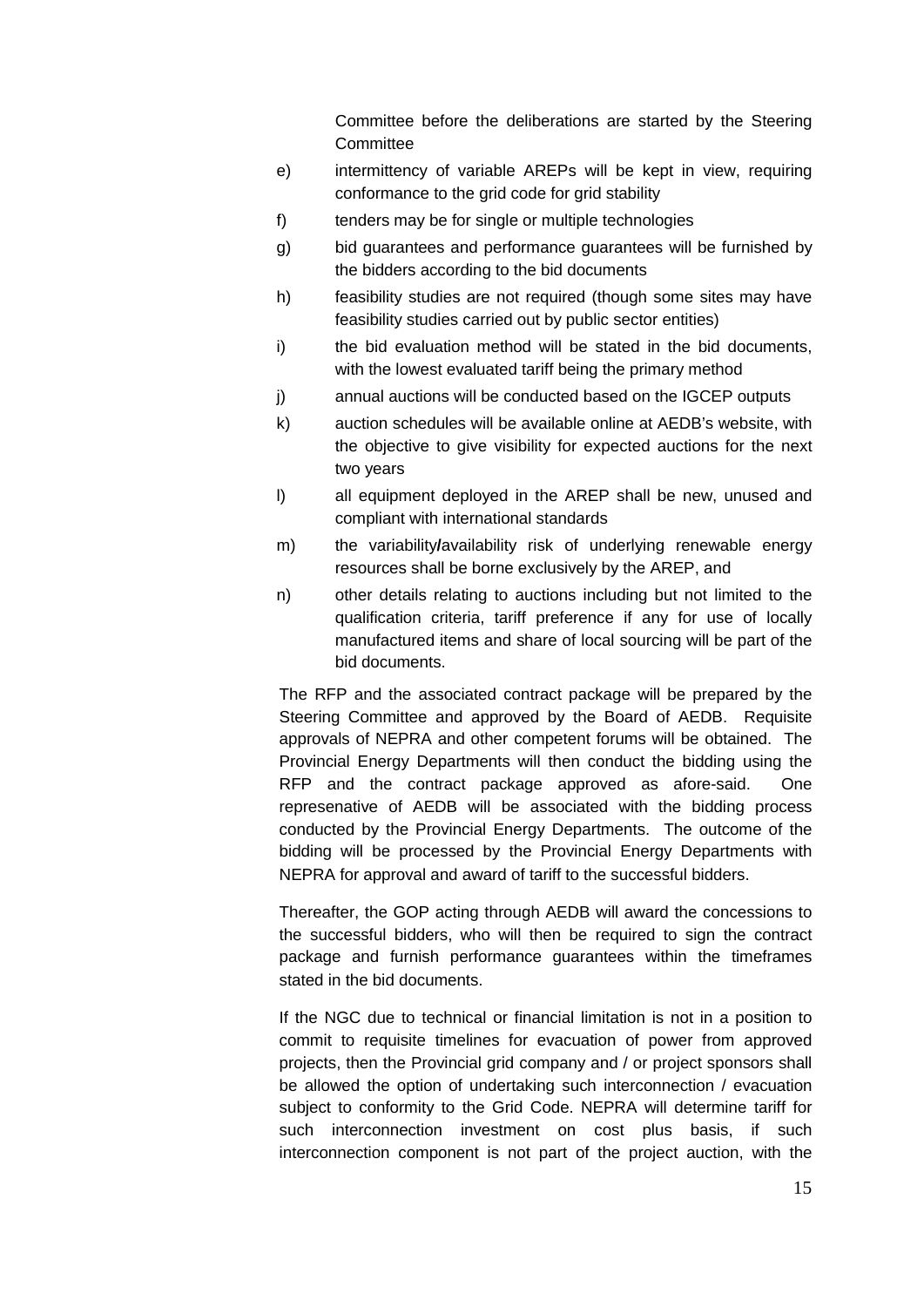same return on equity/IRR as it grants to NGC for such interconnection. The contractual and financial obligations associated with the interconnection and evacuation of power shall be assumed exclusively by the Provincial grid company and/or project sponsor against indemnity to NGC and the relevant DISCO.

NEPRA has made regulations on competiti[v](#page-32-4)e bidding<sup> $v$ </sup>. To the extent required, NEPRA will revisit its regulations to make the approval process aligned with the key auction parameters and steps outlined in this Policy.

# <span id="page-16-0"></span>2.2.2 *Government To Government (G2G) – Mode Two*

In certain cases, the GOP may find it strategically important to execute projects under Government to Government (G2G) frameworks for underdeveloped areas of the country. Such commitments will result after negotiations with the foreign governments under applicable framework agreements, where such procurement is commercially viable based on the national priorities and is in accordance with the laws of Pakistan, and where it does not result in a preferential award of a project that may have been the subject of competitive procurement. To qualify as a G2G project, the resultant tariff must be below the tariff that would have been achieved on a commercial basis and must be below the average basket price of generation. Limited exceptions to the requirement of the G2G projects' tariff remaining below the average basket price of generation may be made for such new technologies which confer substantial environmental benefits (such as waste-to-energy), provided, the tariff shall remain subject to approval of NEPRA.

Such proposals will be brought to AEDB for implementation under the same process as was followed for unsolicited projects in the RE Policy 2006 that, for the purposes of G2G projects, is hereby incorporated by reference as if set out herein, with such modifications as may be approved by the Federal Government. AEDB will list the process steps for G2G projects on its website.

### <span id="page-16-1"></span>2.2.3 *Unsolicited Projects – Mode Three*

Projects for new technology shall require a feasibility study and shall be allowed on a cost-plus method, if approved by AEDB as qualifying and shall be treated as unsolicited project. An unsolicited AREP's tariff must be below the average basket price of generation.

Unsolicited AREPs may be proposed to AEDB by the Provinces or by private sponsors for interconnection with the national grid and power offtake by FPUs only for new technologies. Such proposals will be brought to AEDB for processing and, if approved, for implementation under the same process as was followed for unsolicited projects in the RE Policy 2006 that, to the extent of unsolicited AREPs based on new technologies, is hereby incorporated by reference as if set out herein, with such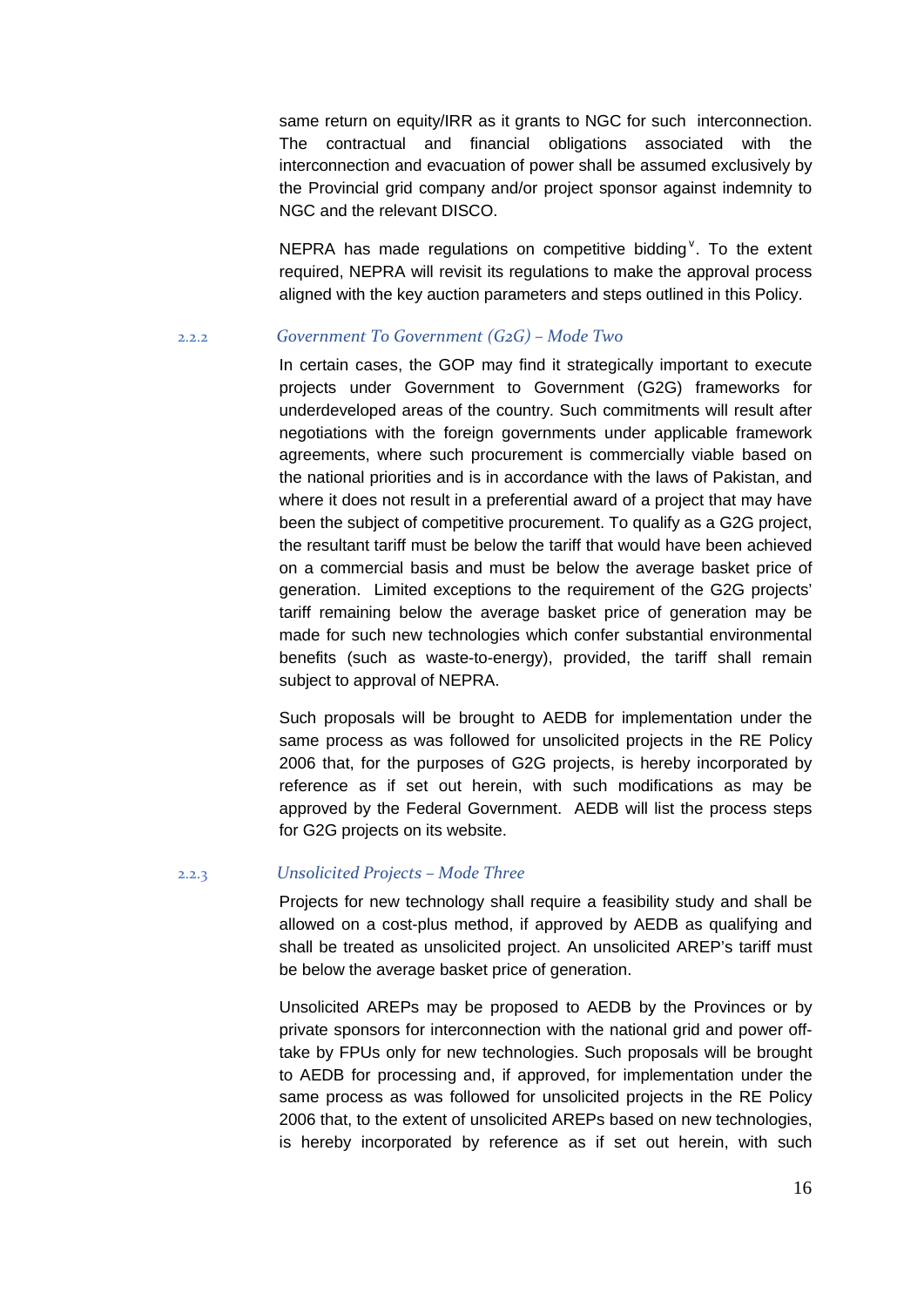modifications as may be approved by a resolution of the Board of AEDB. AEDB will list the process steps for unsolicited AREPs on its website.

#### <span id="page-17-0"></span>2.3 **TARIFF**

For all modes, the tariff shall be denominated in Pakistan Rupees.

For competitive bidding mode:

- NEPRA will determine the indexations allowed for any round of competitive bidding in consultation with GOP, that will be specified in the bid documents. While NEPRA retains the jurisdiction in this regard, it is expected that it will continue to follow its precedent to maintain, to the extent it considers practicable, the tariff value in real terms for the AREPs.
- Foreign bidders may bid with indexation to a foreign currency (USD, GBP, JPY, CNY, or Euro) in respect of tariff components specified for this purpose by NEPRA. The evaluation methodology in such cases will impose a factor on the bid price, adjusting for a notional devaluation of PKR against the bid currency using a devaluation factor specified in the bid documents. The evaluation will however be done in USD using cross-currency rates of the same reference date to set the base rate for indexation to the bid currency if other than USD. The reference benchmark currency rate will be the interbank rate for USD and, where applicable, the foreign bid currency, in each case prevailing 30 days prior to the date of bid submission.
- Indexation of tariff components will be automatic, based on predetermined formulae and reference parameters specified in the bid documents; AREPs will not have to approach NEPRA periodically for tariff indexation.

#### <span id="page-17-1"></span>2.4 **CONTRACTUAL FRAMEWORK**

The current contractual structure comprising an Implementation Agreement (IA) with the GOP, an Energy Purchase Agreement (EPA) with the Market Operator (as agent for DISCOs), and a GOP guarantee for payment obligations of the Market Operator (together, the **concession package**) will continue to be followed.

The factor of rapid obsolescence of ARETs (with technology efficiency and output increasing every few years with concomitant reduction in deployment costs) militates against long-term EPAs. The concession package in vogue stipulates a 25 year term for the EPA on a take-or-pay basis. On the other hand, bid prices will likely be higher for shorter term EPAs. Balancing the two, this Policy proposes that the bid documents solicit bids for such term as may be decided by the Board of AEDB on recommendation of the Steering Committee, with (i) a "must-purchase obligation" for a duration not less than the debt-repayment period and not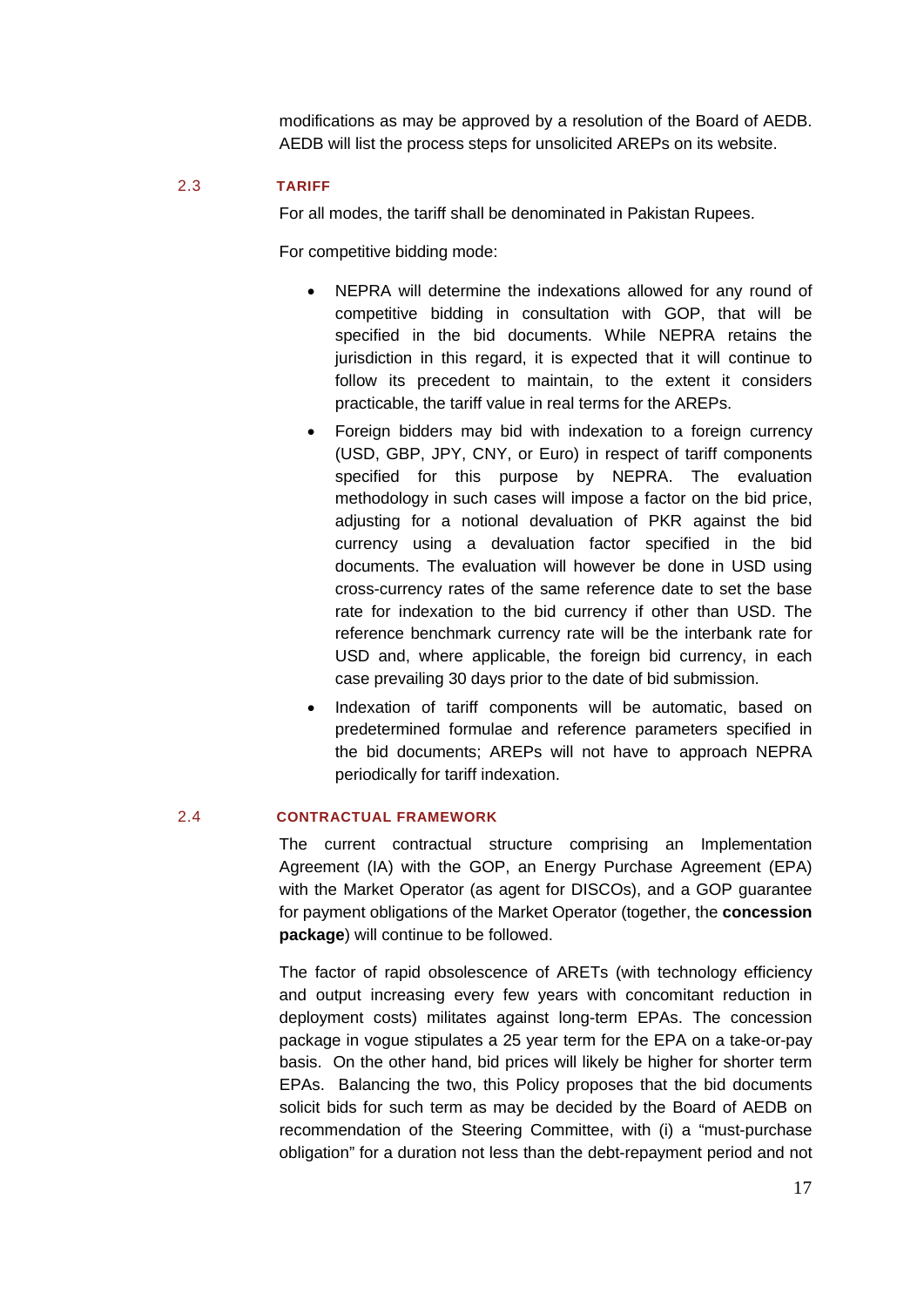more than the period stated in the RFP from time to time, and (ii) the balance term being on a take-and-pay basis at the option of the power purchaser; provided, the AREP will continue to be dispatched on merit order dispatch criteria for the balance term of the EPA after the expiry of the must-purchase obligation period.

Subject to the proposed 'trim-down' of the concession package discussed in the next paragraph, the rights and obligations profile in the current standard concession package will continue to be followed by-and-large.

The current standard concession package is founded on the legacy package developed about two decades ago, when the regulatory framework under REPA was not in place. The IPPs were then regulated through contract. With a prolific primary and secondary regulatory legislation in place, such as NEPRA's licensing rules, the grid and distribution codes, the performance standards, the market operator rules, the commercial code, and others, it is time to revisit the concession package to remove the overlap with the regulatory instruments so as to have leaner contracts that incorporate the regulatory framework by reference. This will be an ongoing exercise to be initiated expeditiously. The revised concession package approved by the Federal Cabinet or its designated committee will be included in the RFP. The concession package in vogue shall continue to be used pending the introduction of the revised concession package.

For projects procured through competitive bidding, the sponsors' lock-in period shall be up to the commissioning of the AREP during which they shall not exit the project.

# 2.5 **FISCAL INCENTIVES**

<span id="page-18-0"></span>The fiscal incentives under the laws of Pakistan prevalent on the date of this Policy for AREPs will continue to apply. Any future modification or withdrawal of such incentives in the exercise of its sovereign rights by the GOP shall be without prejudice to the change-in-tax protection clauses in the signed contracts or in the bids submitted with this assumption stated.

#### <span id="page-18-1"></span>2.6 **CARBON CREDITS**

Pakistan is a signatory to Kyoto Protocol and Paris Agreement that allows accessing global carbon crediting markets, environment and climate funds and other global financing options for projects under mitigation, adaptation and a combination thereof. These financing options can be accessed by the public and private sector entities. GOP encourages the ARE project developers to apply for procuring carbon credits through various carbon crediting mechanisms including Carbon Crediting Mechanism (CDM) under compliance market, financing options under voluntary markets and mitigation & adaptation actions under Nationally Approve Mitigation Actions (NAMAs). The GOP mandates AEDB to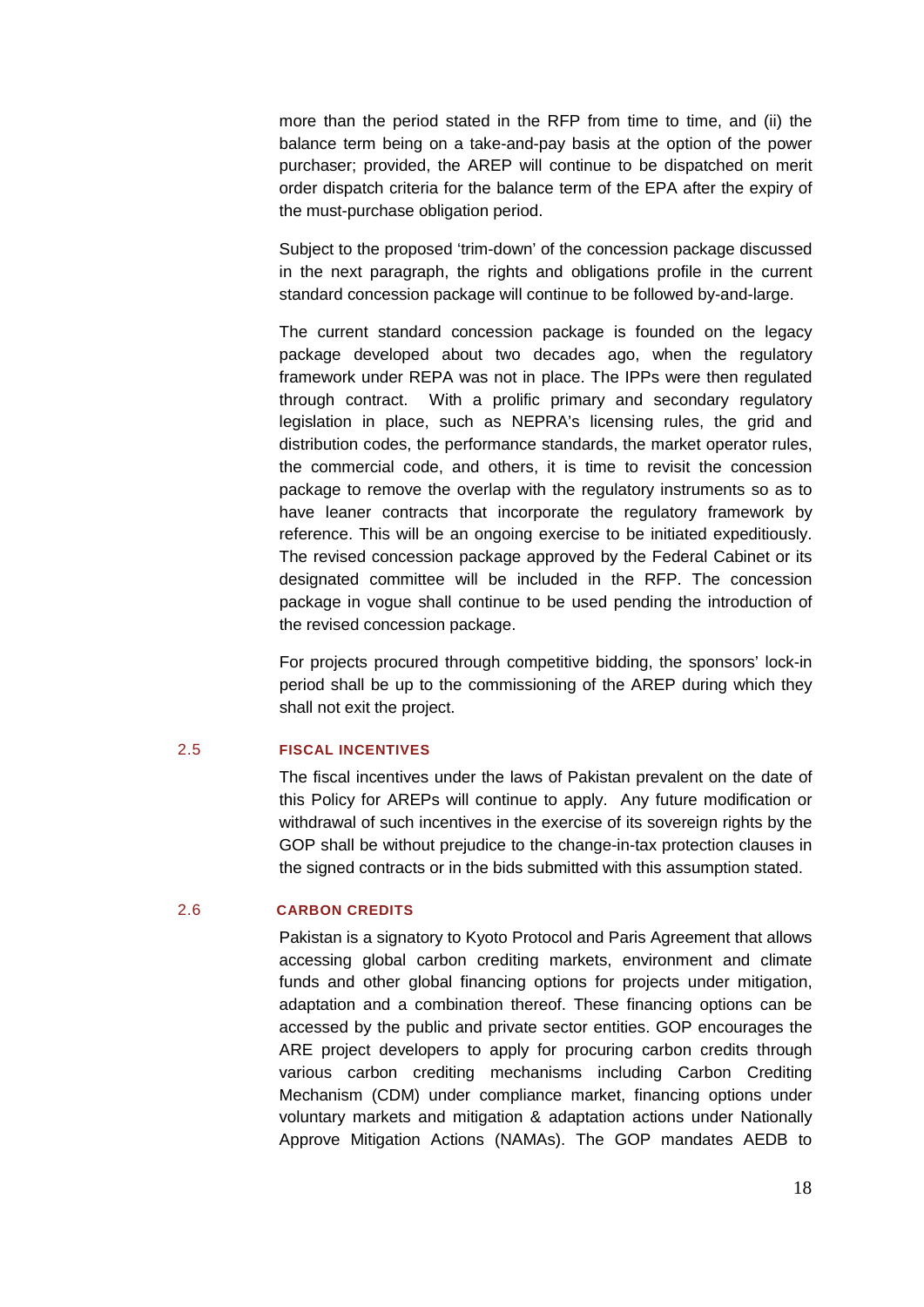facilitate, coordinate and assist the ARE project developers and the Designated National Authority (DNA) / National Designated Authority (NDA) of Pakistan under United Nations Framework Convention under Climate Change (UNFCCC) in reconciling the most effective approach in procuring carbon credits. AEDB may also facilitate the ARE project developers in trading the carbon credits in international carbon market and help DNA/NDA in creating national carbon credits trading scheme.

The AEDB will assist in the development of local capacities and creating awareness regarding various carbon crediting mechanisms available under UNFCCC.

Considering that efforts are on way to put in place new international climate treaties, GOP is committed to revising incentives for procuring benefits consistent therewith. AEDB is empowered to effect requisite facilitation in the event of any new international regime or protocol applicable to Pakistan.

## <span id="page-19-0"></span>2.7 **PROVINCES' ROLE**

Article 157 of the Constitution of Pakistan allows the Provinces to develop their own power generation projects, lay transmission lines, distribute electricity, and even set their own tariffs, if the power generated is for use within the boundary of the relevant Province and the AREP is not connected to the national grid. Recognizing these constitutional rights, the Provinces are free to institute their own policies for projects where neither the power off-take is by a Federal entity nor the interconnection is provided by NTDC/DISCO. The contracts in such cases shall be directly between the AREPs and the Provincial Government or its agencies, without financial or contractual commitment of the Federal Government or any of its entities.

The Provincial participation in the competitive procurement by FPUs will be through (i) their membership of the AEDB Board, (ii) their membership of the Steering Committee, (iii) making land available and extending other facilitation for the bidding process on terms that incentivize location of the AREPs in their respective territories (such as right of way, commitments to construct allied infrastructure, supply of water, etc.), (v) ensuring security and other matters related to Provincial or municipal agencies, and (iv) conducting bidding for the AREPs based on the RFP and contract package approved by AEDB.

## <span id="page-19-1"></span>2.8 **STEERING COMMITTEE**

The major directional changes in this Policy require a high level of proactive steering and coordination amongst the key players including the Provinces.

Keeping this imperative in view, this Policy announces an *ARE Steering Committee* (the Steering Committee) comprising: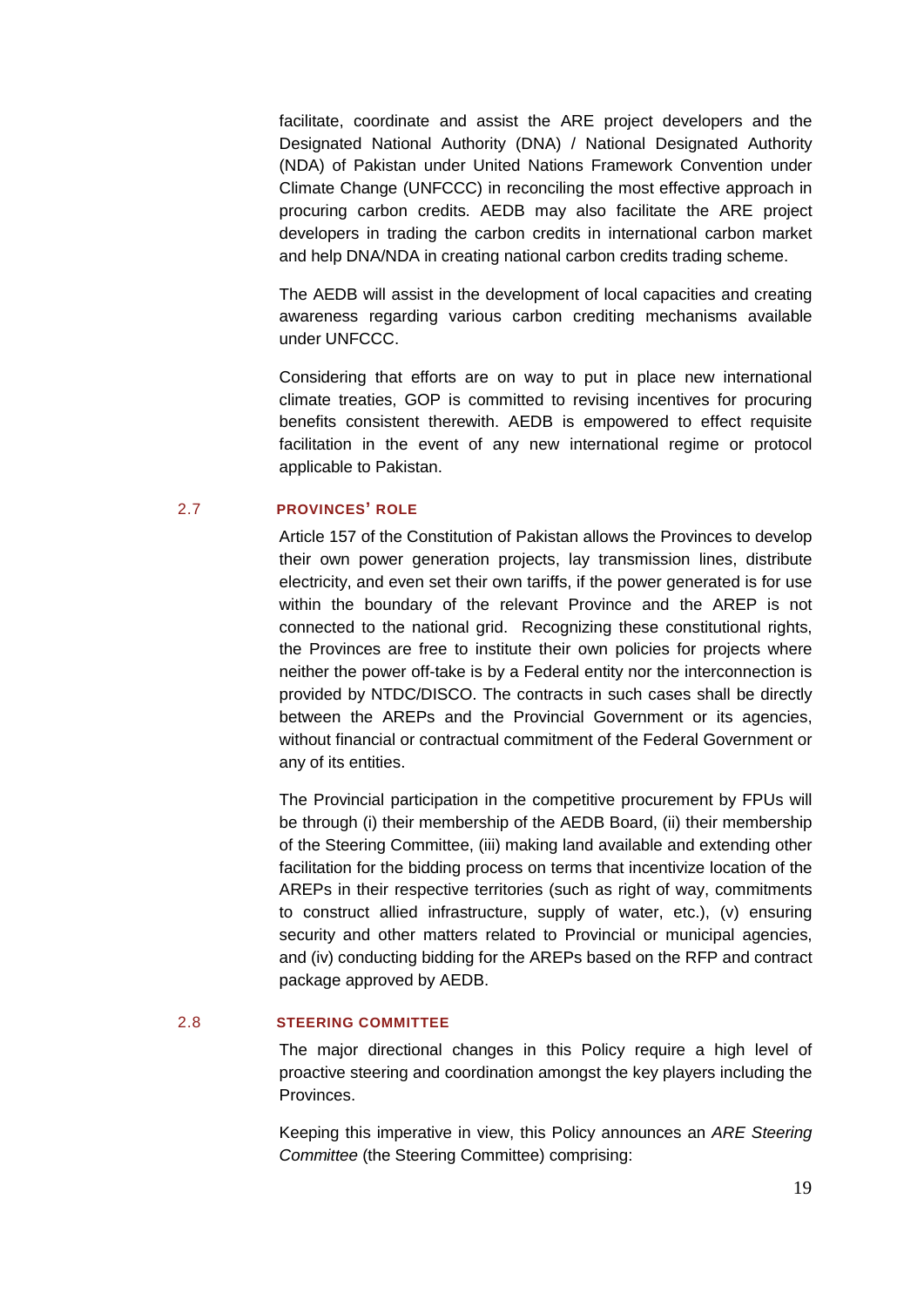- i) an additional secretary of Ministry of Energy (Power Division),
- ii) a joint secretary of Ministry of Energy (Power Division),
- iii) the CEO of AEDB,
- iii) Provincial Energy Secretaries,
- iv) Managing Director, NGC (non-voting member),
- v) the CEO, Market Operator (non-voting member),
- vi) if and when a separate legal entity is licensed as a system operator (SO) with the system generation capacity planning function, then the CEO of such SO (non-voting member) (see endnote ii), and
- vii) if this Policy becomes applicable to/adopted by Azad Jammu and Kashmir and Gilgit-Baltistan, their respective Energy Secretaries as non-voting members.

The Steering Committee shall be formed as a sub-committee of the Board of AEDB by resolution at its first meeting immediately following the promulgation of this Policy. The decisions of the Steering Committee shall be by consensus.

The Steering Committee shall, inter alia:

- a) formulate its operating procedures consistent with this Policy,
- b) based on the IGCEP outputs and timely availability of functional IRNs / locations confirmed by NGC by April of each calendar year as per the Grid Code, liaise with the Provinces to identify land parcels and other facilities (such as access roads) the Provinces are willing to offer to the AREPs,
- c) prepare a provisional *Current Year RE Procurement Plan* (CYREPP) for the immediately following fiscal year  $(1<sup>st</sup>$  July to 30<sup>th</sup> June) by 30<sup>th</sup> September of such year, and submit it to the Board of AEDB for approval, and
- d) make such revisions to the CYREPP as may be required by the Board consistent with this Policy, so as to enable the Board of AEDB to approve the CYREPP latest by  $31<sup>st</sup>$  December for the auction to be conducted before the fiscal year end.

For mature technologies that are already deployed in the country, the mode of procurement shall be by bidding only with the sites for auction determined based on the IRNs / locations.

#### <span id="page-20-0"></span>2.9 **PROCUREMENT BY K-ELECTRIC AND PRIVATISED DISCOS**

This Policy recognizes that competitive procurement has the potential to secure lower tariffs than negotiated tariffs or cost-plus tariffs awarded through a rate hearing process. To the maximum extent permitted by law and the licensing instruments, NEPRA will require that all procurements of AREPs by K Electric and the public utilities that may be privatized in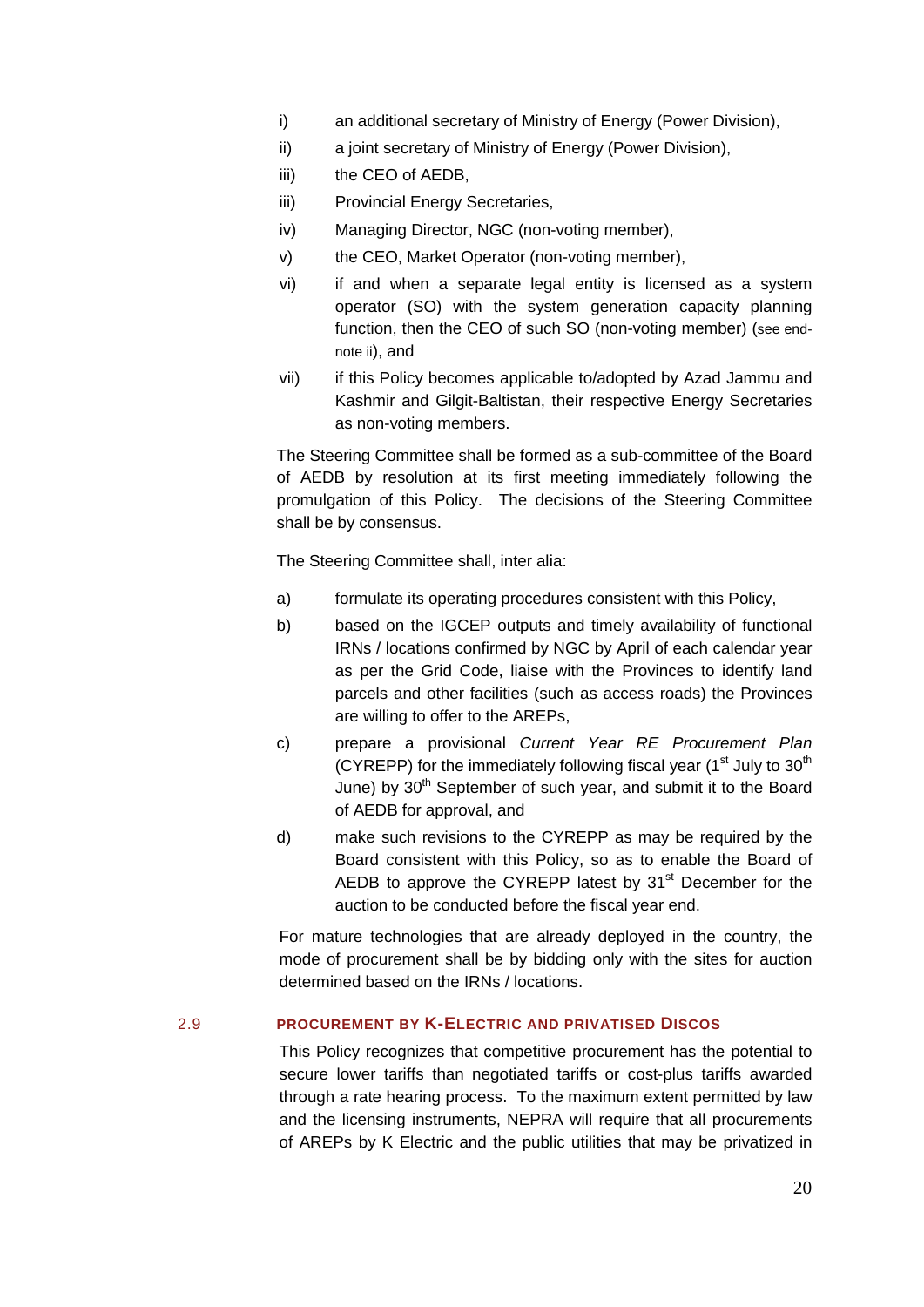the future will be done through competitive bidding, except only where a demonstrable case is made out to the satisfaction of NEPRA that competitive bidding will yield higher than directly negotiated or cost-plus tariffs set by NEPRA.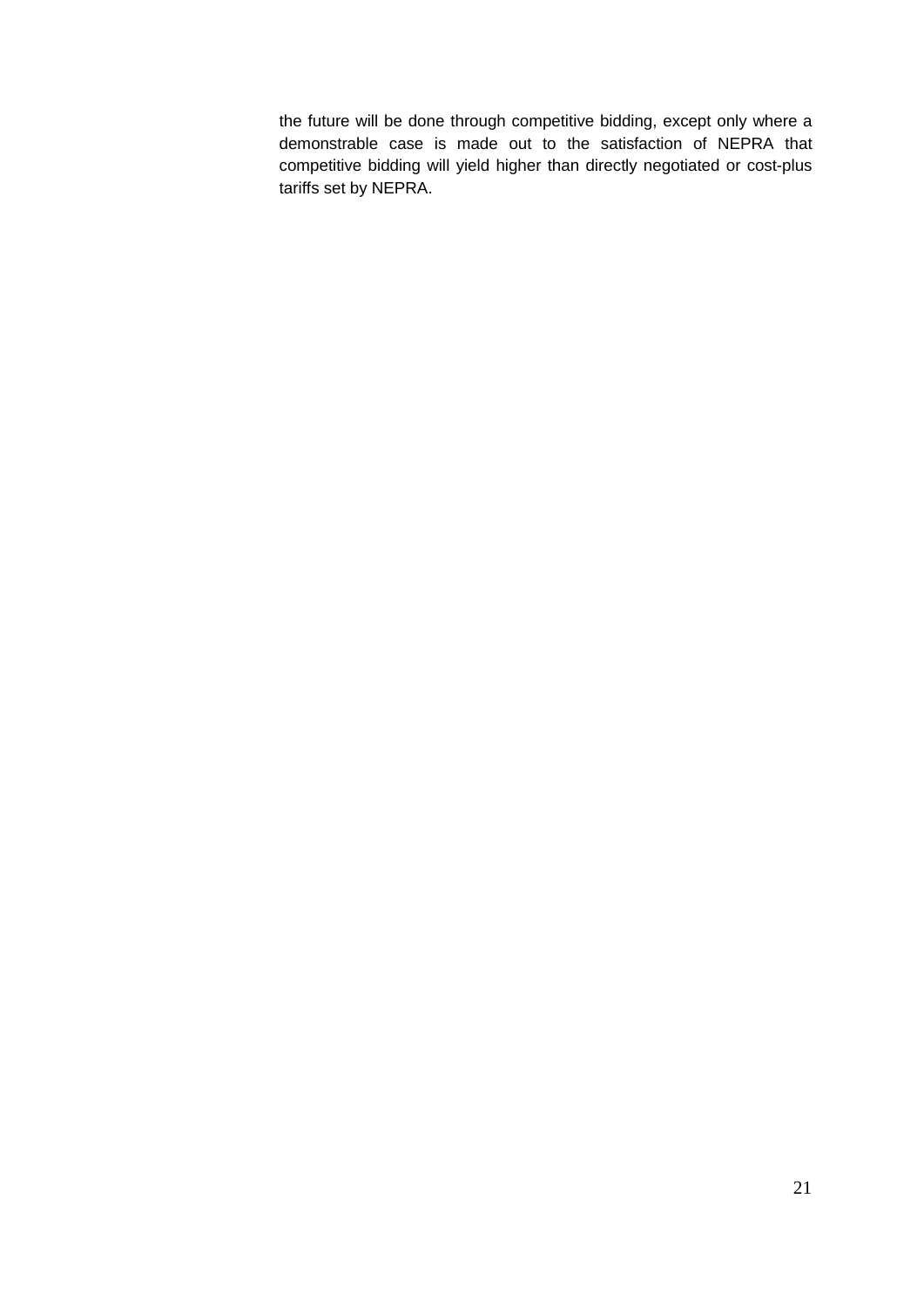# <span id="page-22-0"></span>**3** NON-UTILITY PROCUREMENT

#### <span id="page-22-1"></span>3.1 **INTRODUCTION**

The GOP recognizes the tremendous potential mini/micro grid (MGs), offgrid, localized energy systems (LESs) and Business to Business (B2B) solutions offer to combat power scarcity. Given the constraints on the investment capacity of the public sector, it would be shortsighted not to harness the full potential of such solutions.

Policy formulation at the national level has remained largely focused on IPP-type procurement for accretions to the national generation capacity. Within the last decade or so, the revolution in AREs deployment capabilities coupled with the drastic reduction in prices makes a strong case for the FPUs to see off-grid, MGs, LES and B2B solutions as synergetic to their universal service obligation and concomitant investment needs. With the exclusivity of DISCOs gone under the REPA Amendment 2018, and with the bulk power consumers able to migrate from host DISCO's supply on one year's notice, the time has arrived for the national utilities to reorient their operations hitherto modelled on the erstwhile exclusive supply rights in their territory. The spectre of cherrypicking of lucrative consumers of the national utilities by alternative supply solutions remains a threat (that has been one of the reasons for a wheeling market not to have developed), potentially leaving the FPUs with surplus long-term power purchase obligations, but this threat requires a market-based response and can no longer be contained by fiat alone. For one, it can be argued that one of the causes of the utilities being saddled with surplus long-term power purchase obligations is the sole-purchaser-and-supplier role they continue to hold on to, without exploring the possibilities with good lead times of a part of the load requirements being served by private initiatives.

This Policy does not seek to circumscribe the multiple forms MGs, offgrid, LES and B2B solutions can take, leaving this task to the market and the ingenuity of entrepreneurs. The Policy only seeks to stipulate measures where, despite previous policy and regulatory support, such solutions have not marched in lock-step with their potential.

NTDC/DISCOs shall ensure the provision of their transmission / distribution facility for B2B sale of electricity, net metering, wheeling and distributed generation of electric power services. In case of any dispute matter will be referred to NEPRA for its redressal under its applicable laws.

#### <span id="page-22-2"></span>3.2 **SIMPLER, LOW COST AND TIMELY REGULATION**

The REPA Amendment 2018 has substantially modified the regulatory landscape that prevailed since REPA was promulgated in 1997. Expressly recognizing electric power markets, REPA after amendment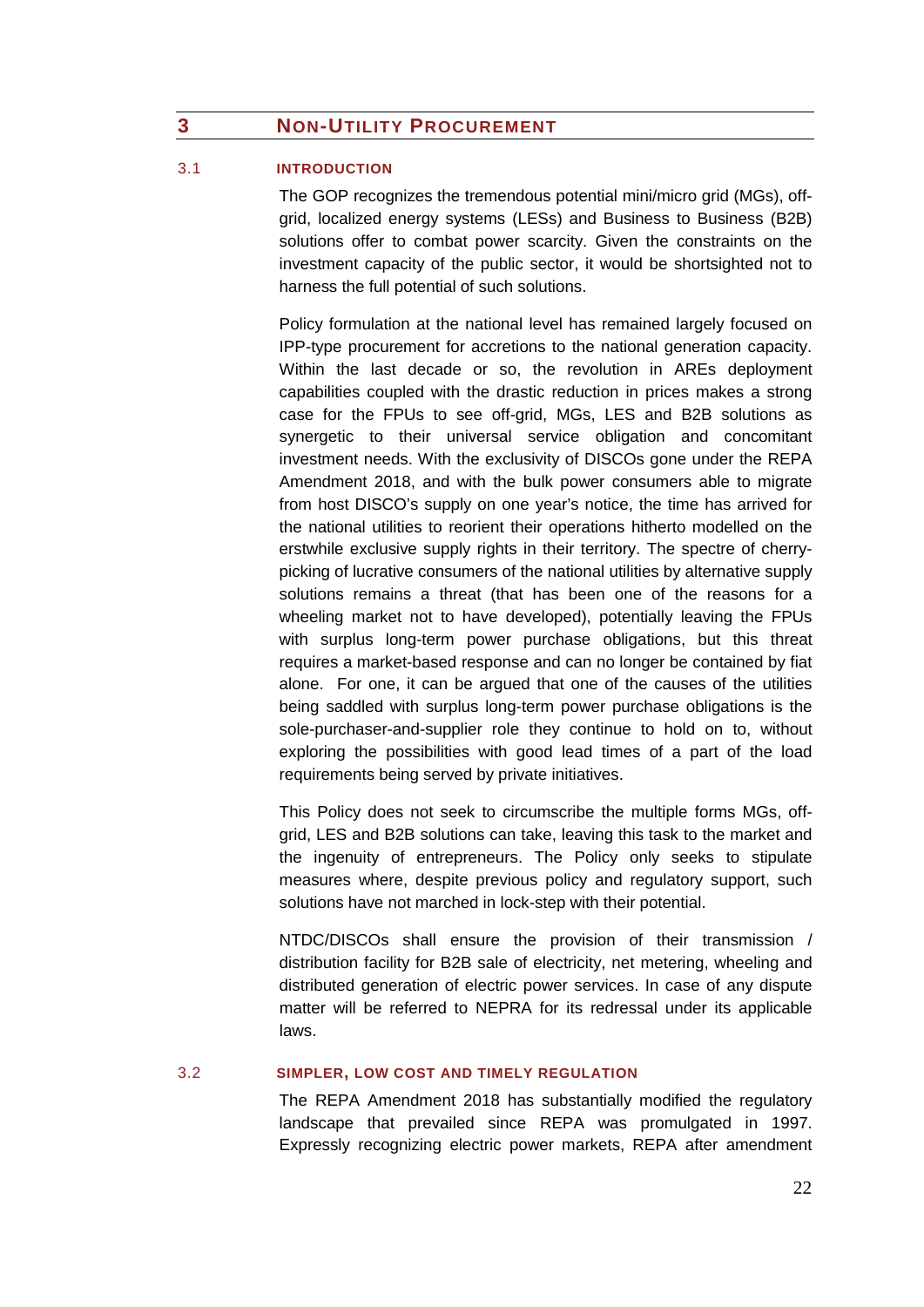introduces new licenses of electricity suppliers and electricity traders, introduces the market operator and system operator and stipulates abolition of generation licensing by 2023. The erstwhile three (3) year notice period for bulk consumers to migrate from their host DISCO supply stands reduced to one (1) year. The current licensing rules of NEPRA were designed two decades ago, and were written with large utilities in view long before the renewable energy revolution made self and distributed generation ubiquitous. As of today, the distribution and generation licensing rules for a small LES are the same as for large public utilities and IPPs. With self-generation without any regulatory oversight always an option, the market for off-grid, MGs, LES and B2B solutions faces a disproportionately onerous licensing, fee and tariff regime.

It is time for NEPRA to lay down a unified or modular licensing regime, that is simple to apply for at affordable cost for non-utility procurement of AREPs, and does not require the protracted and expensive steps of a public hearing, detailed technical description of the plant specifications and a "unit-generated and/or transported" based regulatory fee, along with a consumer specific "second-tier supply authorization" each time a business consumer exits or is added to the private network. While such close oversight is justified for business-to-consumer transactions and utility scale regulation, it appears disproportionate and can constitute a barrier to entry for non-utility procurement cases, especially in B2B transactions where the contracting parties are expected to be mindful of their commercial interests.

#### <span id="page-23-0"></span>3.3 **MUNICIPAL AUTHORITIES EMPOWERMENT**

Municipal authorities can work with the private sector for a variety of AREPs, such as solar parking lots (also useable for electric vehicle charging), municipal lighting, waste-to-energy projects, mosques and school lighting (which is currently offered at subsidized rates by FOPUs), and the like, under public-private partnership mode that can address civic and environmental issues in parallel. The key obstacles to such initiatives is a lack of capacity and issues of transparency.

AEDB is tasked under this Policy to develop a framework package for competitive procurement that can be adopted by municipal entities. Such projects may be identified by civic bodies and AEDB may provide support for project structuring and contracting support if required. It is up to the civic bodies to ensure conformity with their parent legislation, though AEDB will extend advice where sought.

The regulatory licensing framework will continue to apply. NEPRA's proactive role for a simplified licensing regime will also be welcome.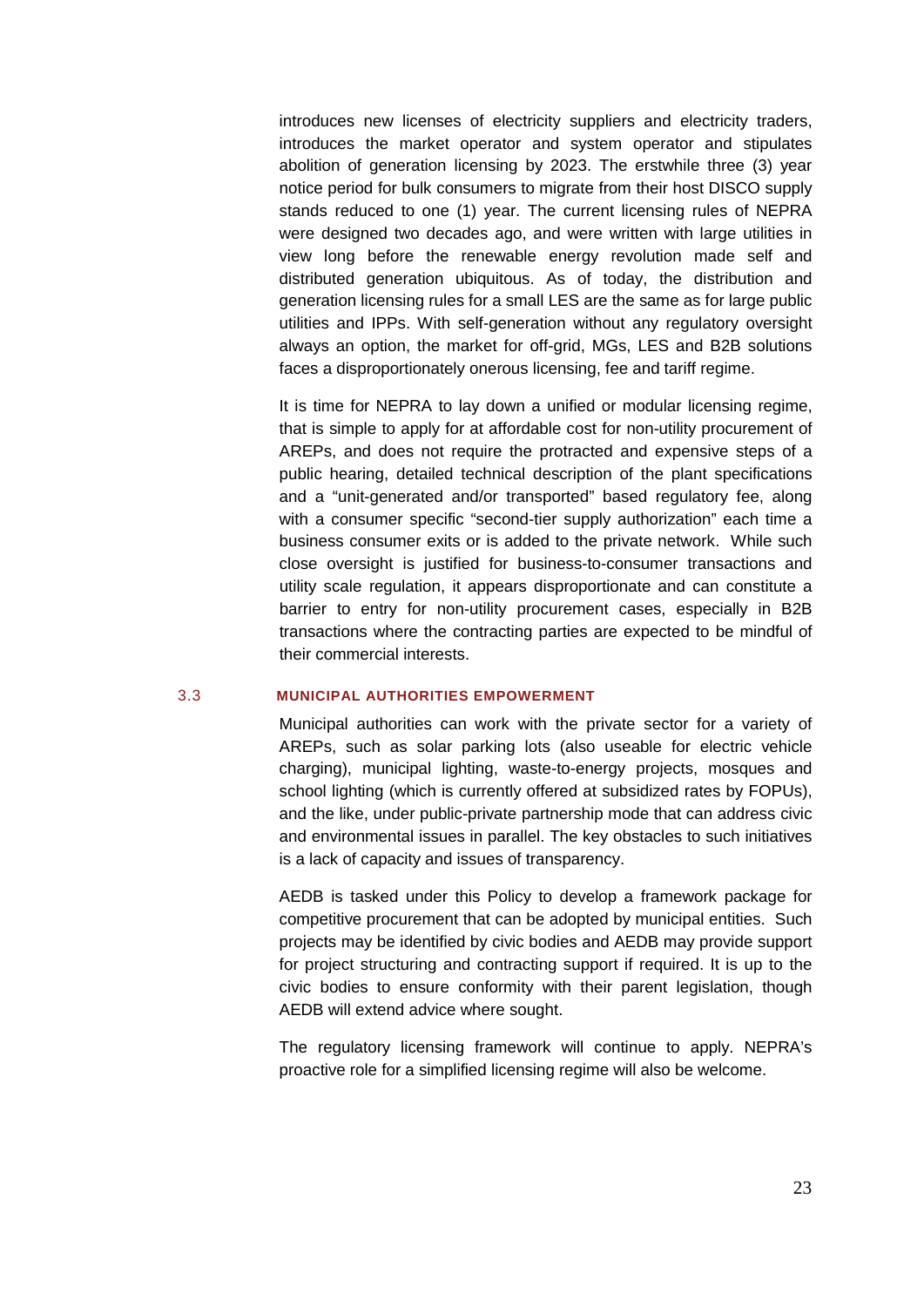#### <span id="page-24-0"></span>3.4 **OFF-GRID SOLUTIONS**

Consumer solar power remains the most popular form of off-grid solutions. Such initiatives constitute self-generation, which is unregulated.

Approximately 2500 MW of Solar PV (costing around USD 2 Billion) has been imported in the country over the last 5 years out of which only 430 MW was at utility scale.<sup>vi</sup>

MGs / LESs can operate independently or in tandem with utility grids. They are intended to cater primarily to a cluster of consumers, and ease the load on the utilities. A wide variety of configurations is possible, and this Policy does not intend to be prescriptive of the commercial or technical configurations of such systems. The Policy objective is to create an enabling environment for MGs / LESs. The market players and customers are now fairly sophisticated to structure ARE based MGs / LESs, enabling a wide array of solutions by forward-thinking technology manufacturers and entrepreneurs.

For the avoidance of doubt, any MG/LES initiates involving public sector funds or contribution in kind (such as land) will require competitive bidding.

The key concern for MG/LES is safety and security of MGs, that can be addressed by appropriate safety certifications monitored by AEDB through its approved installers.

#### <span id="page-24-1"></span>3.5 **CAPTIVE POWER**

Captive power is understood to be self-generation by businesses and factories. Captive power is already unregulated. This has led to a rising trend for factories and businesses to set up ARET captive generation. Captive generation remains an option for bulk power consumers of FPUs, though most captive generators maintain back-up supply with the host DISCOs.

There are no special incentives offered nor required for captive power under this Policy.

## <span id="page-24-2"></span>3.6 **WHEELING**

As noted above, loss of high-value bulk consumers is the primary reason for resistance to wheeling by FPUs, despite NEPRA's regulation being in place for quite some time. The regulatory and contractual framework is already in place. Offers of some industrial concerns to privately finance system augmentation for wheeling have not been successful either. Another reason is the ease at which off-grid and localised solutions, especially solar, can now be deployed by the bulk consumers without the utility's involvement.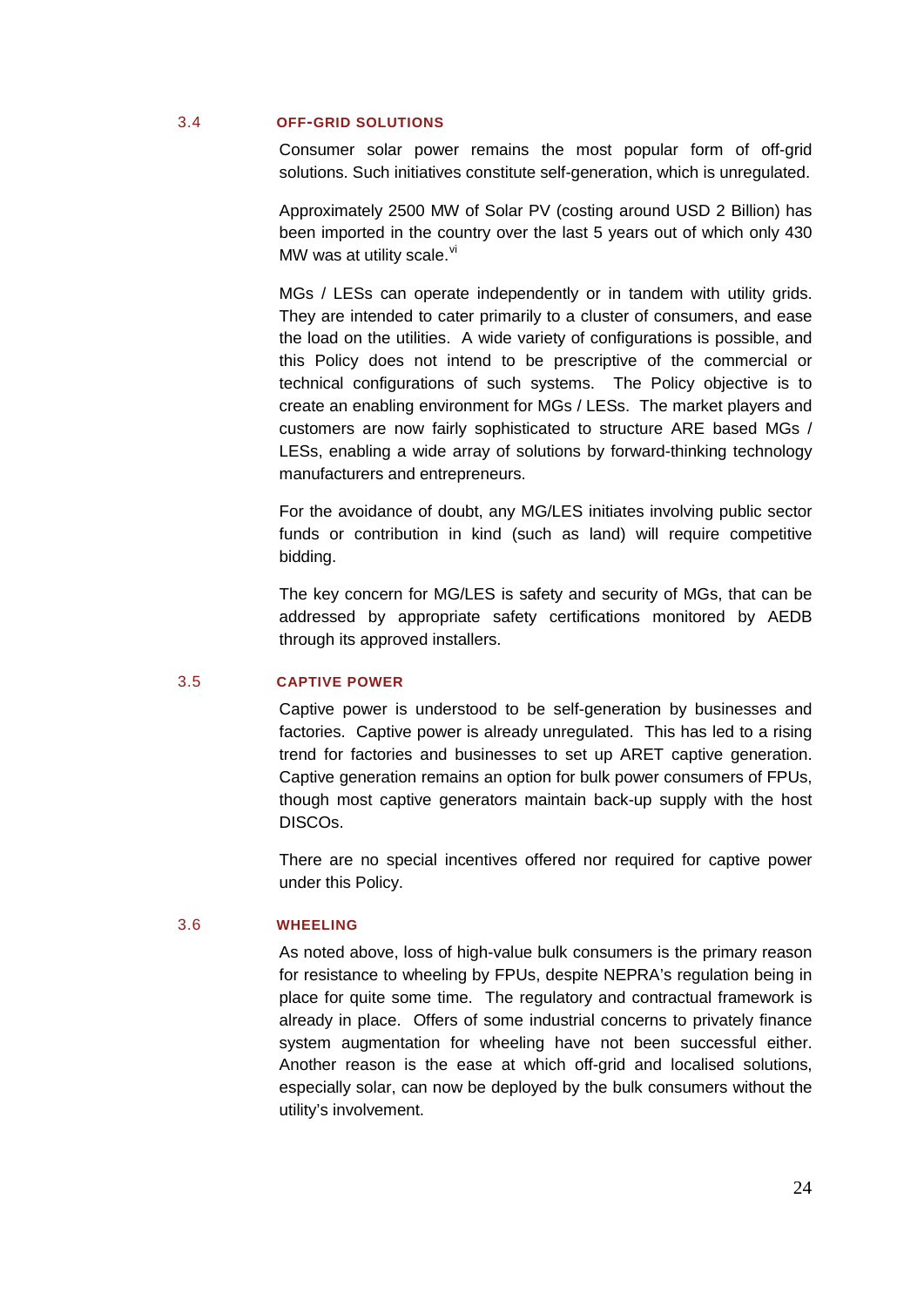Open access now being expressly recognized in REPA after the 2018 Amendment, it is a Policy expectation that the regulator will take a more proactive approach for wheeling transactions, and will take a closer look at the reasons given by the utilities for not readily extending open access to their networks, especially where private financing for system augmentation is being offered.

It is the expectation of the GOP that NEPRA will balance the legitimate concerns of the DISCOs with the need to open up the market.

### <span id="page-25-0"></span>3.7 **NET METERING - A SPECIAL CASE**

The debate whether net-metering is on or off-grid is sterile. Net-metering is a special case, and there is no need to pigeon hole it in either category, given that a specific regulatory framework is applicable to net-metering that has functioned well since its introduction in September 2015 leading to approximately 33 MW net-metering capacity connected so far. Netmetering is not meant to be a business per se. The current 1.5x load limitation with 1 MW ceiling is considered adequate for the time being.

AEDB has and will continue to play its proactive role in net-metering, by its net-metering approved installers certification and rating services. AEDB is working towards enabling on-line net-metering application processing, integrating NEPRA and the host DISCO clearance processes.

# <span id="page-25-1"></span>3.8 **FISCAL INCENTIVES**

The fiscal incentives under the laws of Pakistan prevalent on the date of this Policy for AREPs not selling to FPUs will continue to apply, until revoked or modified by the GOP in exercise of its sovereign rights but without prejudice to accrued rights. To the extent the availing of such incentives is contingent on acknowledgment by AEDB, such AREPs will register with AEDB with prescribed particulars and AEDB will issue the acknowledgment. Such registration shall not be in the nature of approval, but rather the basis on which the AREP may ask AEDB for acknowledgment to avail the incentives if needed. This registration will require a simple filing of a proforma describing the proposed project and submitting it to AEDB.

# <span id="page-25-2"></span>3.9 **AEDB'S ROLE**

AEDB will deepen its coordination, information creation and sharing, regulatory intervention and contracting support functions for off-grid, MG, LES, wheeling, B2B and net-metering solutions for AREPs, municipal bodies, prosumers and entrepreneurs.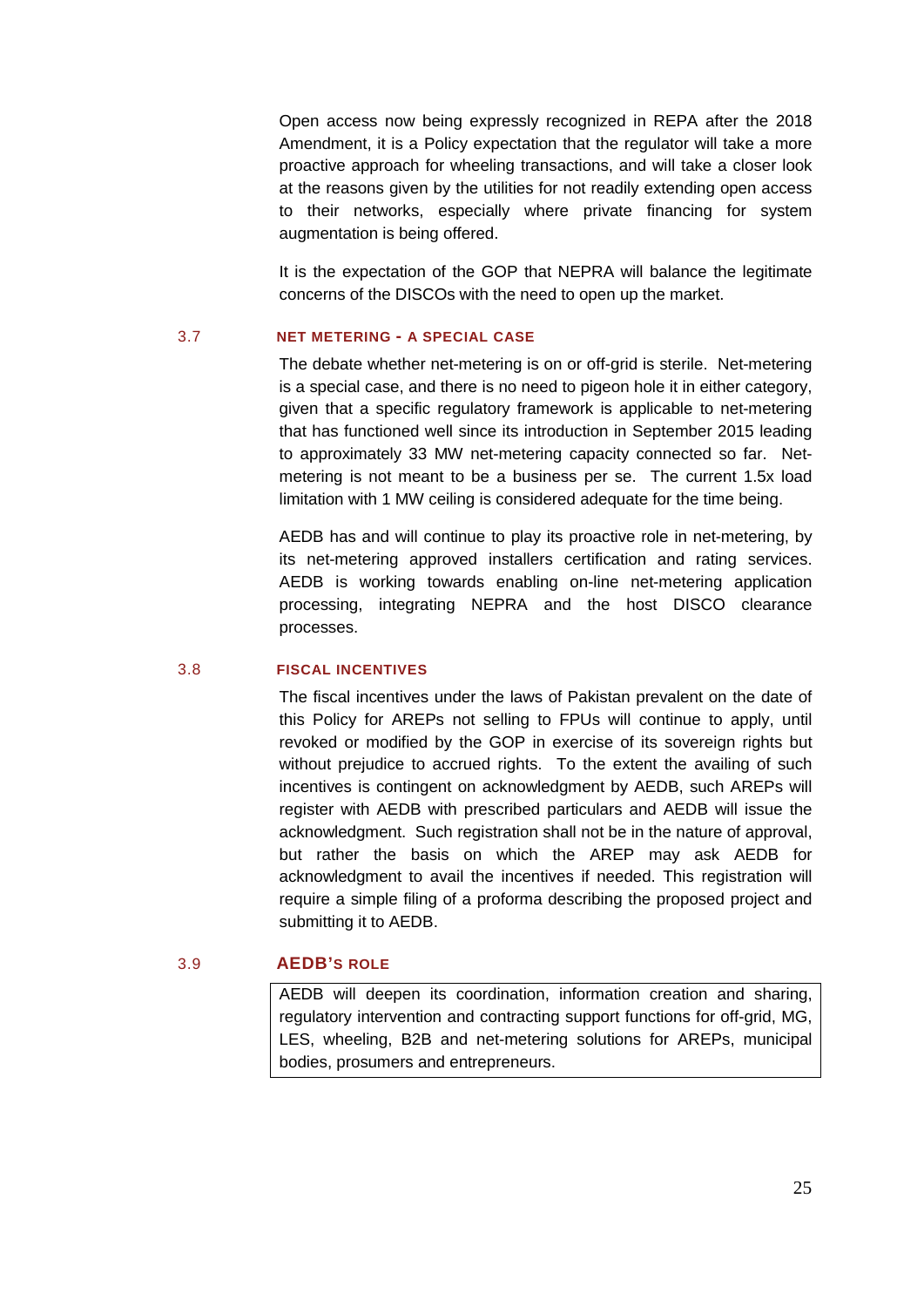AEDB will engage with the regulator as early as possible for a simpler unified or modular licensing and regulatory framework with minimal cost for off-grid, MG, LES and B2B solutions not entailing financial outlays by FPUs. NEPRA will modify its regulatory framework accordingly within six months of the promulgation of this Policy.

AEDB will prepare framework packages for municipal authorities and will handhold initiatives for small scale municipal level AREPs.

The Policy objective is for AEDB to play a proactive coordination role in facilitating non-utility procurement of AREPs. Such support will consist of, but not be limited to:

- product and services market portal
- off-the-shelf contractual and bidding frameworks with templates (that will be periodically updated with experience)
- alternative/crowd/community/owner-funding structures (in conjunction with SECP and microfinance institutions)
- safety certification of MGs/LESs supplying to retail consumers (other than B2B networks) through approved and rated installers, renewed on annual basis on a cost-recovery basis, and
- AEDB may charge a reasonable fee for its support and facilitation services on cost of service basis.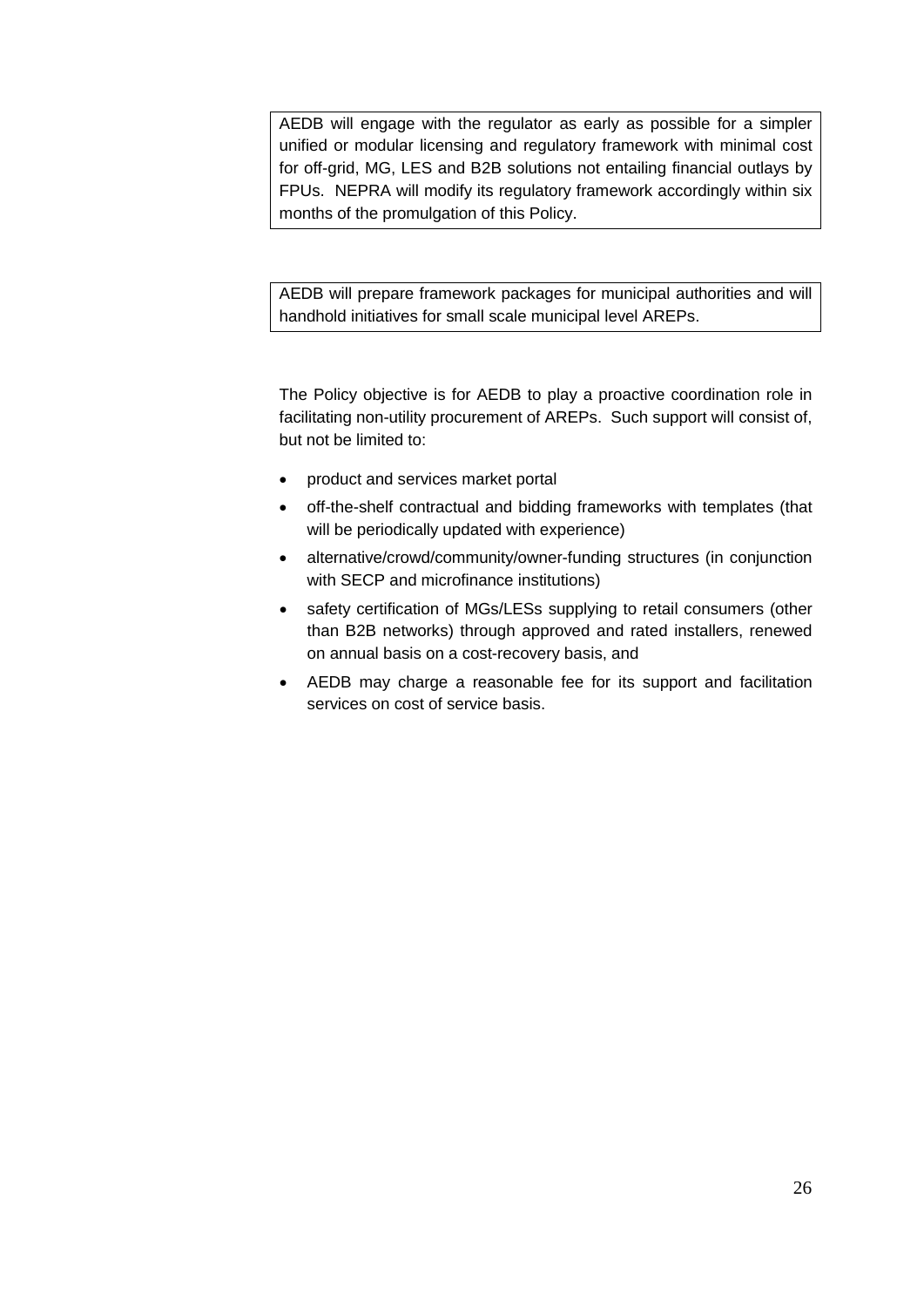# <span id="page-27-0"></span>**4 INDIGENIZATION AND LOCAL CONTENT**

Deployment of local content is import substitution with multiple benefits including foreign exchange savings, local manufacturing and human resource development, job creation, and the like. With appropriate incentives, the local industry is capable of manufacturing consumer items and parts of AREPs.

### <span id="page-27-1"></span>4.1 **LOCAL VS FOREIGN – A FALSE DISCHOTOMY**

It is not correct to see local manufacturing as a foreign versus local dichotomy. Pakistan has a significant number of joint ventures between local and foreign industries for manufacturing in Pakistan. The expression 'local manufacturing' is not to be weighed as an entire value chain proposition, but at any and all levels of the value chain leading to a finished AREP.

Given some anomalies in the prevalent import tariff structure that disincentivize local manufacturing, the incentive remains mute for local industries to invest in ARET manufacturing and for foreign ARET manufacturers to move to Pakistan, alone or in joint ventures with local companies. These anomalies are to be addressed if the local industry is to march in lock-step with the ARET revolution the country and the world is experiencing.

## <span id="page-27-2"></span>4.2 **WITHRAWAL OF DUTY EXEMPTION ON IMPORT OF ARET CONSUMER ITEMS**

A significant number of consumer items based on ARET continues to be importable free of duties<sup>[vii](#page-32-6)</sup>. While it served the market demand for some time, this continuing exemption has not helped the nascent local industry. It is time to level the playing field between local and foreign manufacturing of such items by withdrawing the exemptions in a phased manner.

Local industry in collaboration with foreign manufacturers has the capacity to respond swiftly to like incentives. A successful example is declaring LED lights as locally manufactured items in 2017 $\frac{1}{10}$  that led to some foreign manufacturers setting up manufacturing of LEDs in Pakistan in a short time frame.

AEDB will therefore move the FBR and the EDB to withdraw the import duty exemptions on ARET based consumer items which the local industry is capable of manufacturing or undertakes to manufacture and such exemptions will be withdrawn. To ascertain this, AEDB will engage with the respective Chambers of Commerce and Industry. It may be kept in view that, this being the NEP, to the extent the items under consideration do not relate to sub-components of RE generation facilities, the matter may require a parallel initiative with the Ministry of Industries and Production/EDB, in which case AEDB's intervention would be undertaken under the AEDB Act and not under this Policy.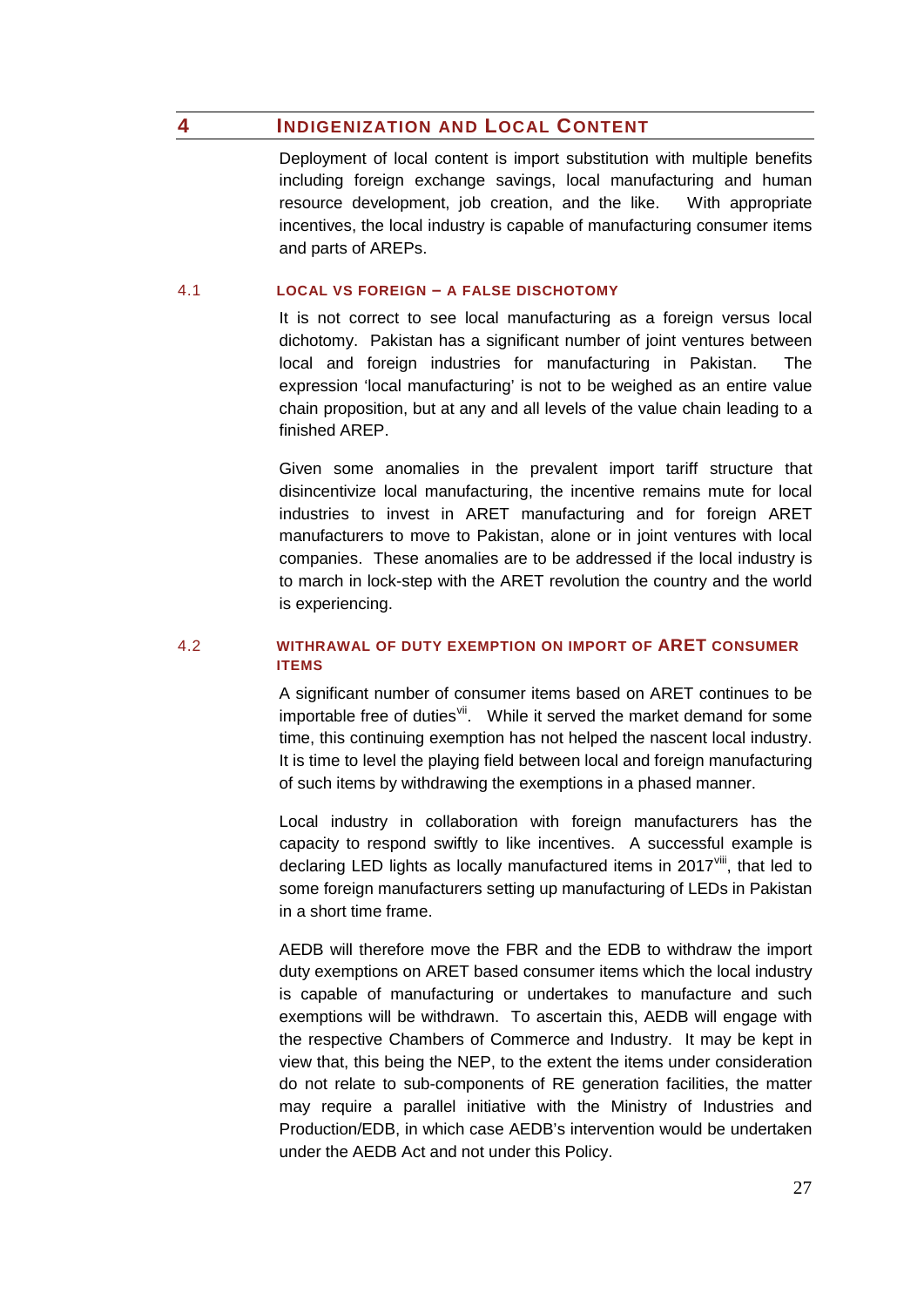#### <span id="page-28-0"></span>4.3 **DUTY FREE IMPORT OF PLANT TO MANUFACTURE ARET EQUIPMENT**

Machinery and equipment imported by an "industrial concern" is subject to  $3\%$ , 11% and 15% customs duty<sup>[ix](#page-32-8)</sup> with concomitant sales tax and advance income tax, when the import of the finished ARET items in several cases is exempt from duties. Solar PV cell manufacturing is the only exception where there is no duty on the manufacturing equipment. This discriminates against the manufacture of AREPs or ARET endconsumer items or components thereof.

This Policy therefore stipulates that plant and machinery imported by an existing or new industrial concern shall be free of import duties and taxes where the plant and machinery is imported for manufacture of AREPs or ARET end-consumer items or components thereof.

## <span id="page-28-1"></span>4.4 **LOCALLY MANUFACTURED EQUIPMENT FOR AREPS ABOVE 25MW**

The general rule is that there shall be no exemption from import duties on import of plant, machinery and equipment that is also locally manufactured in Pakistan (the "LMM condition"). The LMM condition currently stands waived for AREPs above 25MW<sup>[x](#page-32-9)</sup>. This waiver was set to cater primarily for the reasons that (i) there was no centralized data base available for the LMM items that could readily be substituted for imported items, and (ii) there were no '*fit for use*' assurances of locally manufactured sub-components with the rest of the imported systems.

This waiver did make sense when it was first introduced, but with many years now passed with several projects of mature technologies in the country, it is time to phase out this exemption and to work proactively to redress the following roadblocks:

| standardization/<br>certification | for major components, local manufacture<br>has to meet standardization/certification<br>requirements for interoperability with foreign<br>equipment.                              |
|-----------------------------------|-----------------------------------------------------------------------------------------------------------------------------------------------------------------------------------|
| scale                             | components not requiring standardization<br>may nonetheless require a minimum scale of<br>orders with required specifications justifying<br>investment in design and fabrication. |

This Policy stipulates that:

a) AEDB will engage with the Chambers of Commerce and Industry, EDB and other organizations to prepare a user-friendly database of LMM and AREP and ARET products or parts thereof together with the quantitative demand the local industry can meet from time to time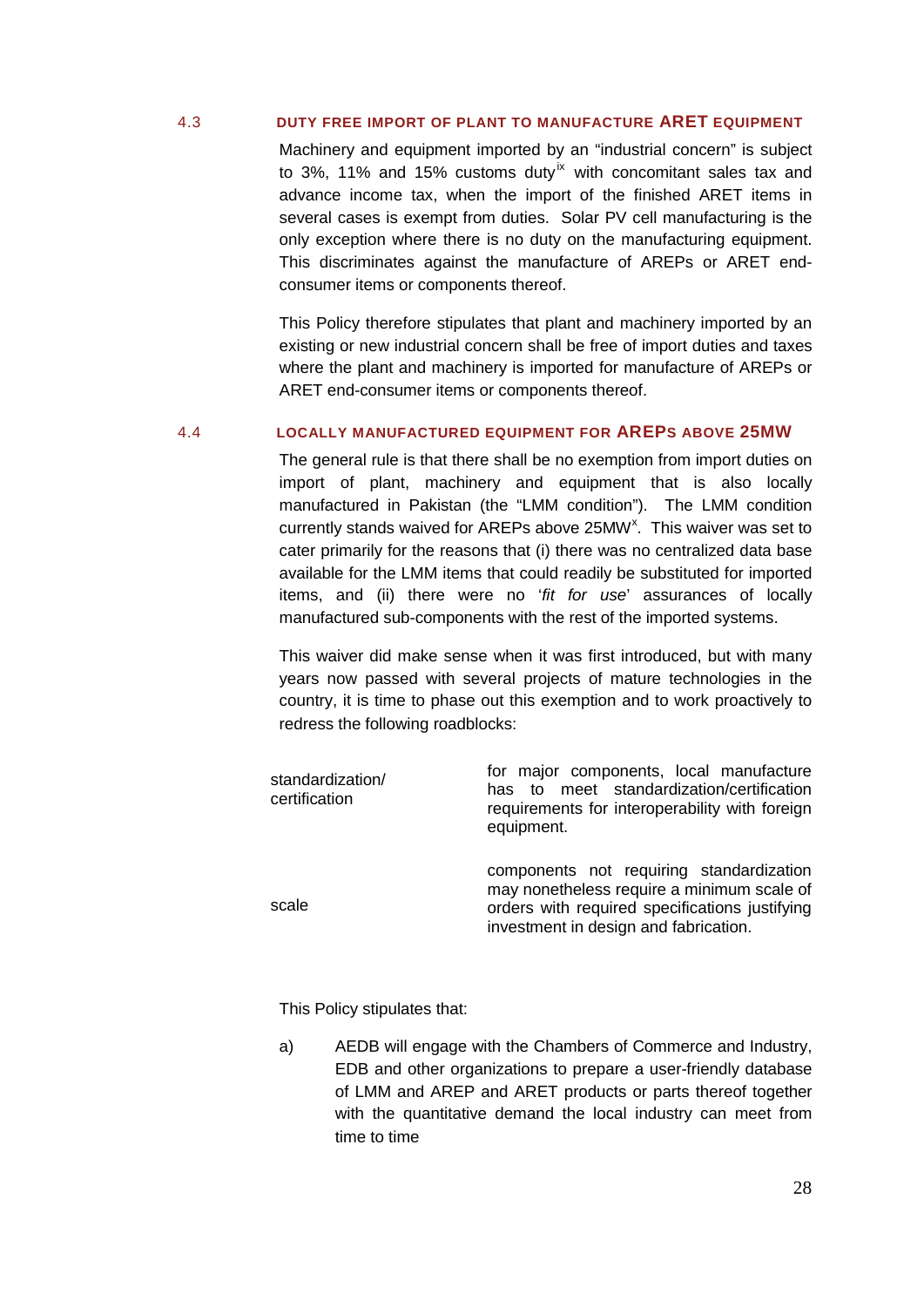- b) this database will be available online on AEDB's web-site
- c) the database will be differentiated between 'items requiring certification' and 'items not requiring certification'. For the latter category, interoperability or 'fitness for use' with foreign equipment will be identified (e.g. casings or hoist poles for solar panels may not require international certification, but will need to conform to specifications for 'plug and play' capability)
- d) to the extent such LMM items start becoming available in the country, the import of such items will have to satisfy the LMM condition to avail exemption from import duties, regardless of the scale of the AREP, unless the local manufacturing capacity is insufficient to meet the required demand, in which case only the excess demand may be imported duty free for above 25MW AREPs. The AREPs will have to furnish certification to this effect, that can be facilitated by AEDB by notifying the demand on its portal and contacting the manufacturers listed on its database, and
- e) AEDB will update its databases periodically as and when the local industry acquires further manufacturing capabilities.

The foregoing process being followed, the exemption from the LMM condition for duty free import for AREPs above 25MW will be abolished for items that the local industry is capable of supplying to the required specifications and, where applicable, with the requisite certification.

#### <span id="page-29-0"></span>4.5 **ONGOING OVERSIGHT**

AEDB will maintain ongoing oversight of import duty regime and will take swift interventions with the Federal Government and the competent authorities where the local manufacturing industry is placed at a disadvantage vis-à-vis imports, noting always the balance to be struck between the lead times the local industry would require to respond to the demand and the imperative for rolling capacity additions of ARETs in the national energy mix to meet the targets set in this Policy.

It is expected that the RE targets in this Policy will yield positive outcomes for progressive capabilities of the local manufacturing industry.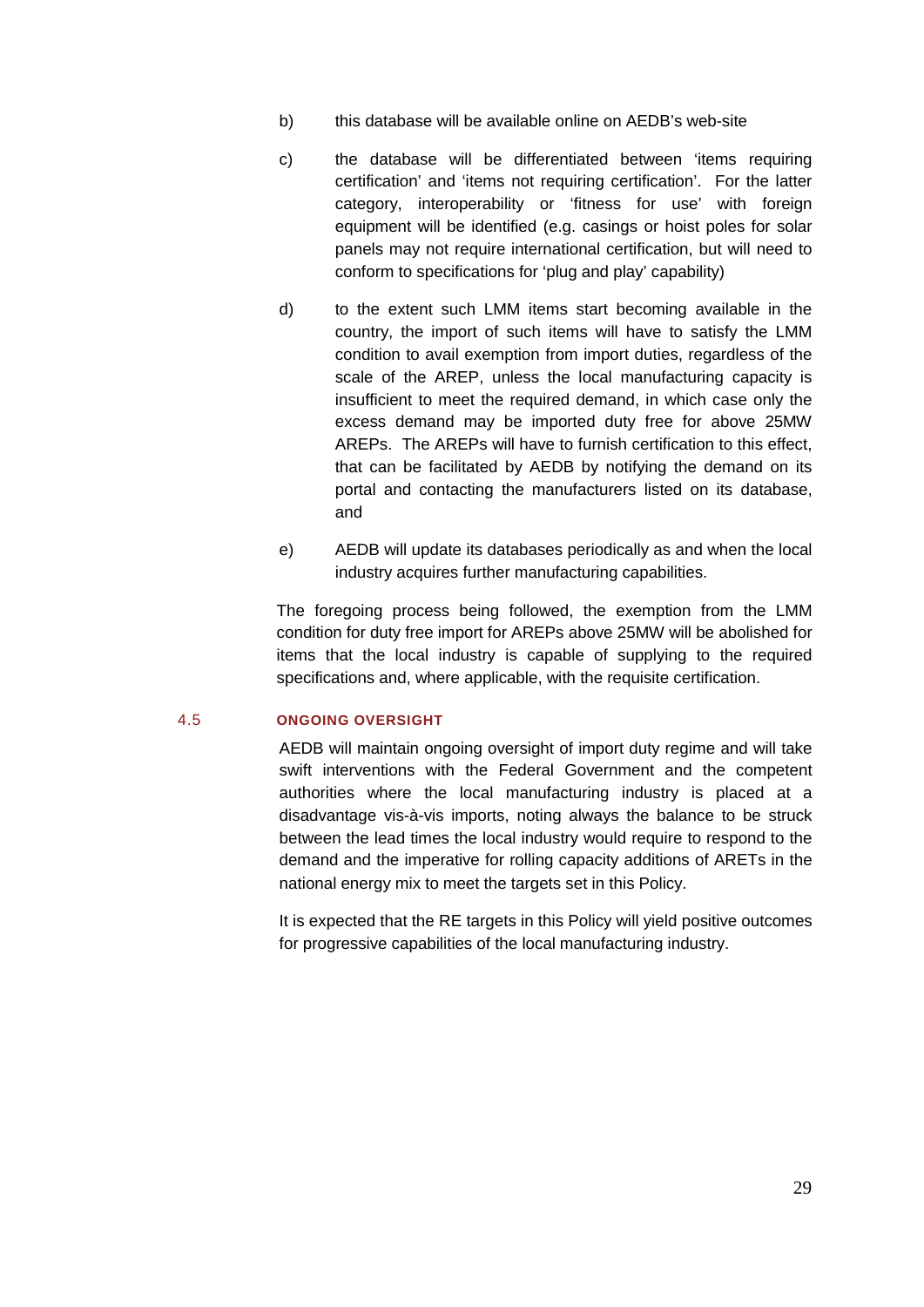# <span id="page-30-0"></span>**5 MISCELLANEOUS**

## <span id="page-30-1"></span>5.1 **POLICY DIRECTIVES**

This Policy also serves as a policy directive to AEDB for the purposes of section 16 of the AEDB Act to the extent of the activities assigned for performance by AEDB.

## <span id="page-30-2"></span>5.2 **INDUSTRY STRUCTURE**

Information on the FPUs and other key public and private sector players in the electric power sector is available on the Ministry of Energy's (Power Division) web site [http://mowp.gov.pk/,](http://mowp.gov.pk/) and on NEPRA's web site [https://www.nepra.org.pk/.](https://www.nepra.org.pk/)

### <span id="page-30-3"></span>5.3 **FEES AND CHARGES**

AEDB may prescribe and revise from time to time fees and charges for processing and providing facilitation under the ARE Policy 2019.

#### <span id="page-30-4"></span>5.4 **SAVINGS**

Notwithstanding the expiry of the RE Policy 2006, the projects granted letters of intent/letters of support under the RE Policy 2006 before its expiry shall continue to be governed by the Cabinet Committee on Energy's (CCOE) decision in case number CCE-12/04/2019(V) (as amended from time to time) and shall be dealt with accordingly. The first bidding round shall be for the category-III projects holding valid letters of intent per the aforesaid CCOE's decision, and the subsequent rounds of bidding shall be open and per ARE Policy 2019.

# <span id="page-30-5"></span>5.5 **REMOVAL OF DIFFICULTIES**

The Federal Government may from time to time issue directives not inconsistent with the express terms of this Policy as may be required for clarification or removal of difficulties in the implementation of this Policy. However, any amendment to this Policy or change in the implementation process laid out herein shall not be made by any agency or body except with the approval of the Council of Common Interests.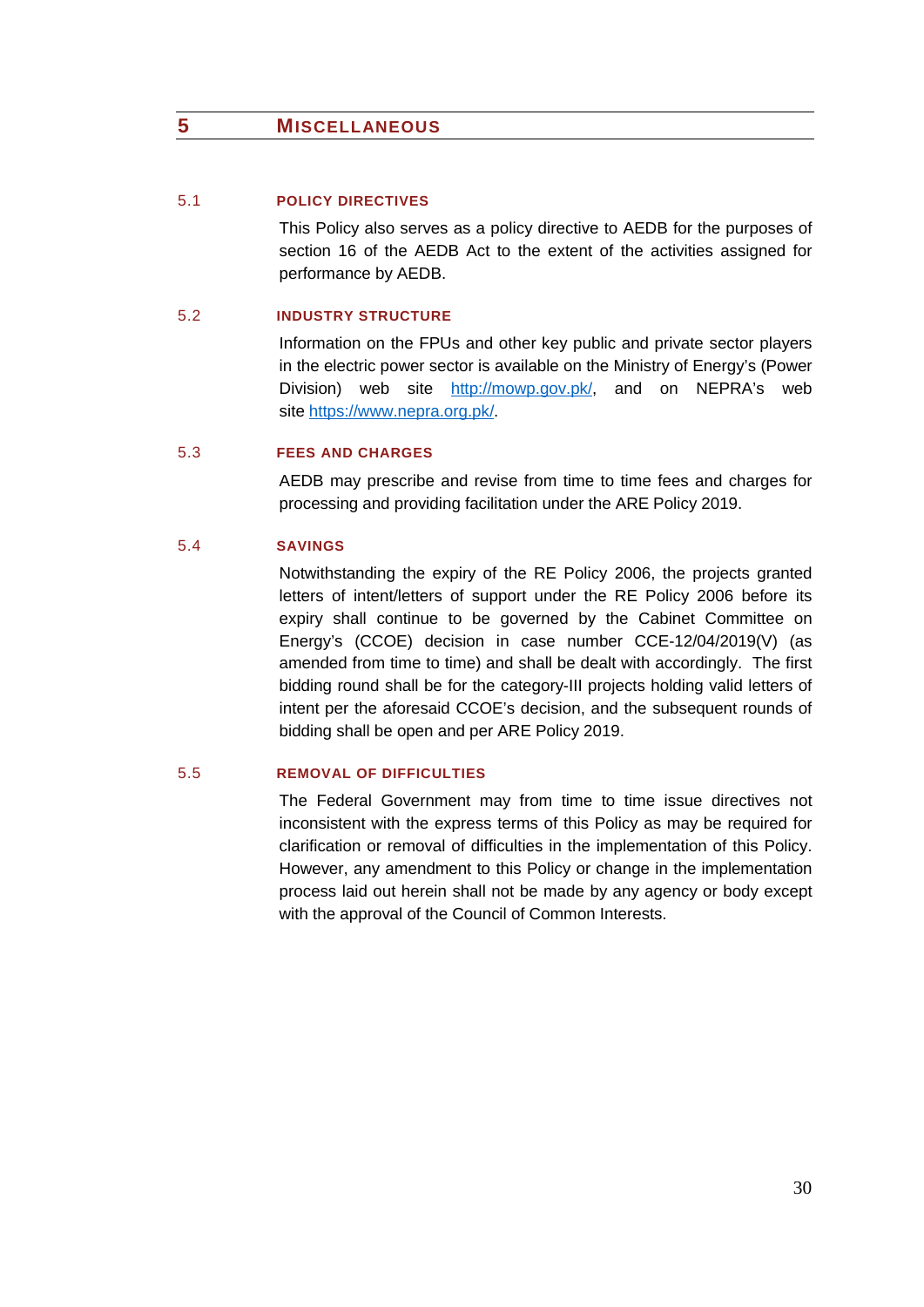#### **Incentives for AREPs**

- Exemption from corporate income tax
- Exemption from import duties<sup>[1](#page-31-0)</sup>
- Repatriation of dividends and disinvestment proceeds $2$
- 100% foreign equity permitted
- Foreign currency accounts permitted
- Protection against change in law
- Robust market-tested contractual framework
- Protection against expropriation
- International dispute resolution

1

1

• Project land made available by the Provinces

<sup>i</sup> Section 14A of NEPRA does not confine the NEP to a single policy instrument. The express use of the plural 'policies' at several places in section 14A supports this position. There does not appear a legislative intent in section 14A to confine the Government to a monolithic, all-encompassing policy instrument given the breadth of the subjects the REPA covers that can take years to formulate and perhaps go out of date in material respects by the time of its completion, requiring a never ending reiteration. Section 14 does however entail that the Federal Government designate the 'policies' from time to time as its NEP in relation to the subjects covered by such policies, and in that case the *NEP on those subjects shall be as laid down in the designated policies*. The Federal Government may make other policies too on such subjects (e.g. a policy to convert all parking lots of Federal offices in a locality to solar parks servicing the offices), but such a policy in and of itself would not qualify automatically to be a part of the NEP unless the Federally Government expressly so designates, the oversight over such designation being under the aegis of the Council of Common Interests.

<span id="page-31-0"></span> $<sup>1</sup>$  subject to applicable conditions</sup>

<span id="page-31-1"></span> $2$  on registration with the SBP